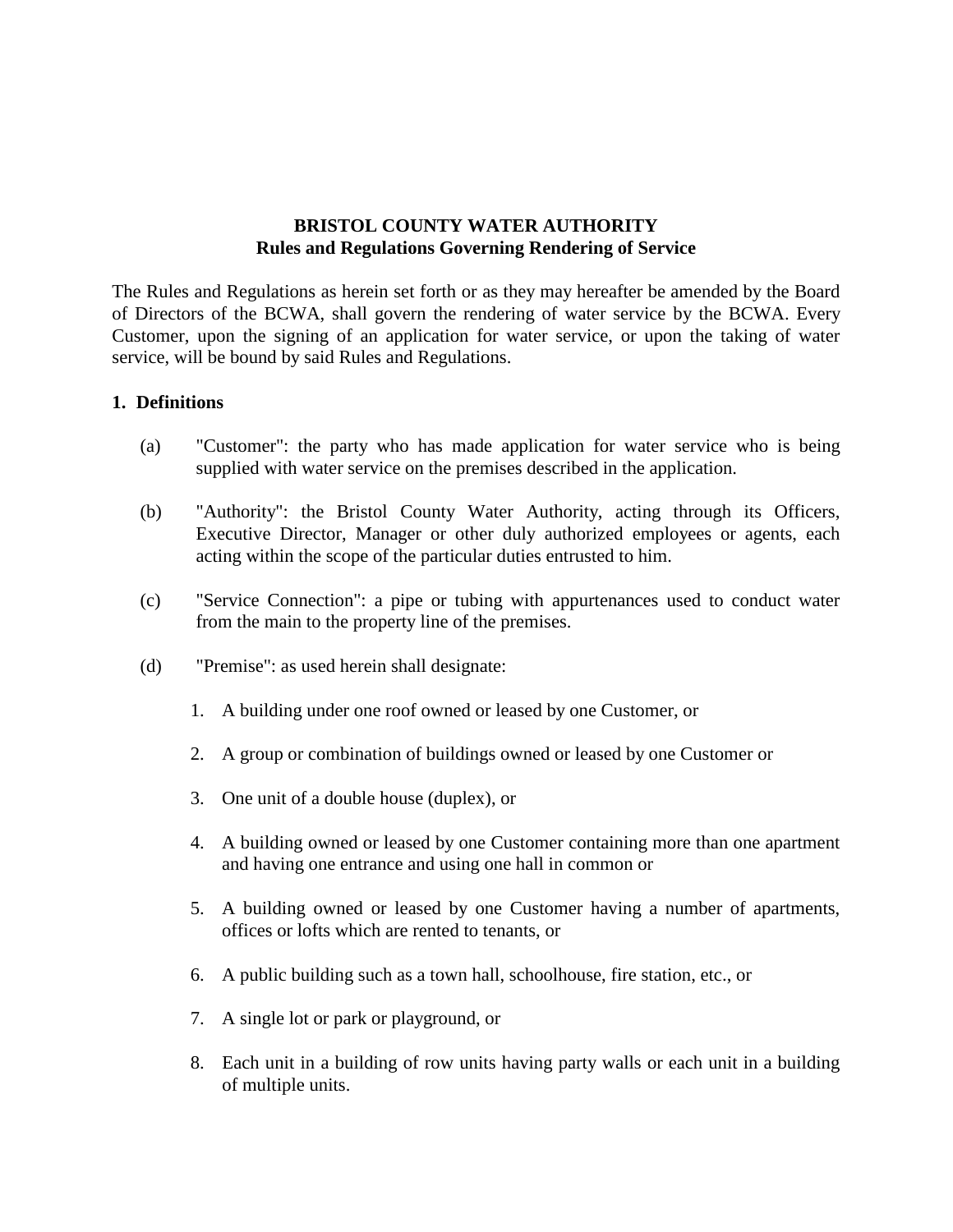## **2. Applications For Water Service**

- (a) When required by the Authority, application for a street service connection or application for water service through an existing street service connection shall be made in writing at the office of the Authority by the owner or occupant of the premises to be supplied. The application for water service shall clearly outline the class, scope and type of use to be made of the service as well as the purpose for which it is to be used.
- (b) Any change in the identity of the contracting Customer at a property, or in the service as described in an application will require a new application and the Authority may, after reasonable notice, discontinue the water service until such new application has been made and accepted.
- (c) The owner of a premises to be supplied with a new service, or their duly authorized representative, shall at the time of application pay to the Authority the estimated cost of a complete street service connection. This cost will be determined by the Authority, and will be based on the average cost of service installations for the calendar year immediately prior to the date of application. This average cost will be revised by the Authority at the end of each calendar year and will apply only to services 3/4 inch and 1 inch in size. When a  $\frac{3}{4}$  or 1" water service requires either cement-base restoration or curb-to-curb paving, the customer shall deposit with the Authority the estimated cost of the complete installation. The deposit will be adjusted upon completion of work to agree with the actual cost and expense to the Authority.<sup>9</sup> When a developer requests six (6) or more services at one time on the same main extension, a deposit equal to the estimated cost of installation will be required. When completed, an adjustment will be made to actual cost. For services larger than 1 inch, the Customer shall deposit with the Authority the estimated cost of the complete installation and the deposit will be adjusted upon completion of the work to agree with the actual cost and expense to the Authority.

## **3. Special Applications For Water Service**

- (a) Water for transient, temporary or special purposes must be applied for and regulated by the BCWA.
- (b) Whenever a service connection is made to the mains for temporary service, or for building and construction purposes, the applicant will bear the entire cost and expense of installing and maintaining such service, and shall also bear the entire cost and expense of eliminating such service (if required) when temporary usage has terminated. The applicant will be liable for the amount of water used in accordance with the schedule of rates of the Authority.

<sup>9</sup> Amended February 8, 2012, Effective Date February 8, 2012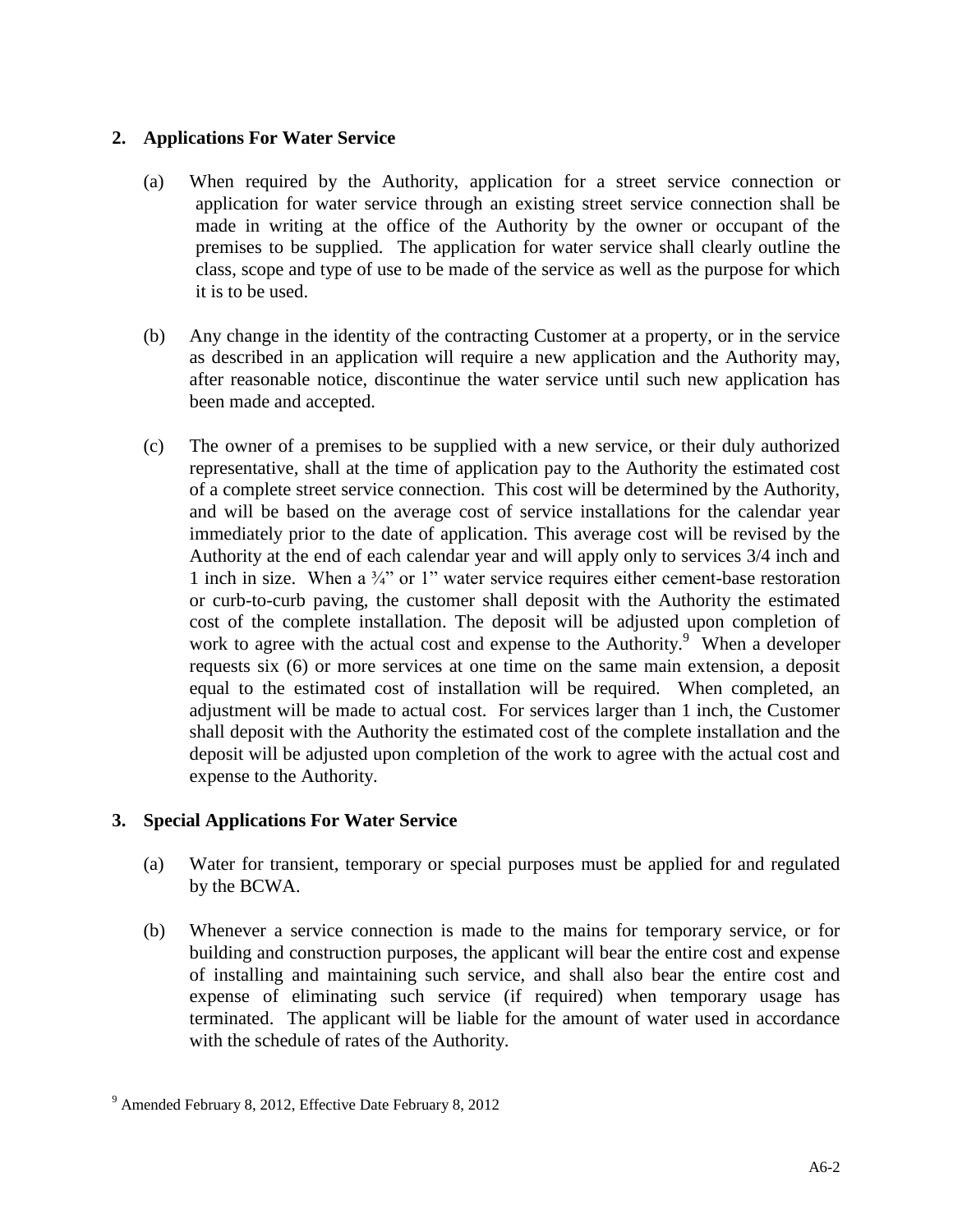## **4. Customer's Liability For Charges**

- (a) Customer who has made application for water service to any premises shall be held liable for all water consumed and service furnished to such premises until such time as the Customer properly notifies the Authority to discontinue the service for his account.
- (b) The Authority may at any time require of any metered Customer a cash deposit to secure the performance by the Customer of the terms and conditions of the Authority under which water service is supplied. The amount of the deposit shall be:
- (1) For Residential Customers:

Two twelfths of the estimated annual bill for water service when the account is billed monthly.

Three twelfths of the estimated annual bill for water service when the account is billed quarterly.

(2) For Commercial Customers: <sup>8</sup>

Three hundred percent (\$300%) of the Residential customer deposit amount.

#### **5. Customer's Deposits**

- (a) The deposit will be refunded after final settlement of the Customer's account or sooner at the discretion of the Authority.
- (b) The Authority reserves the right to discontinue water service to the premises of the Customer whenever the Customer fails to pay bills for water service rendered in accordance with the Rules of the Authority. The deposit shall not be considered a payment of account of a bill during the time the Customer is receiving water service.

#### **6. Service Connections**

- (a) The Authority will make all service connections to its mains.
- (b) As used herein, service connection means the service pipe or tubing from the main to approximately within two feet of the property line, including the corporation cock, curb cock and curb box. It shall be laid approximately at right angle to the main, and shall remain the property of the Authority and under its sole control and jurisdiction. Service connections will be made if the property on which the premise exists has a main 15 feet beyond the projection of the property's side boundary line. Service lines across easements will not be granted.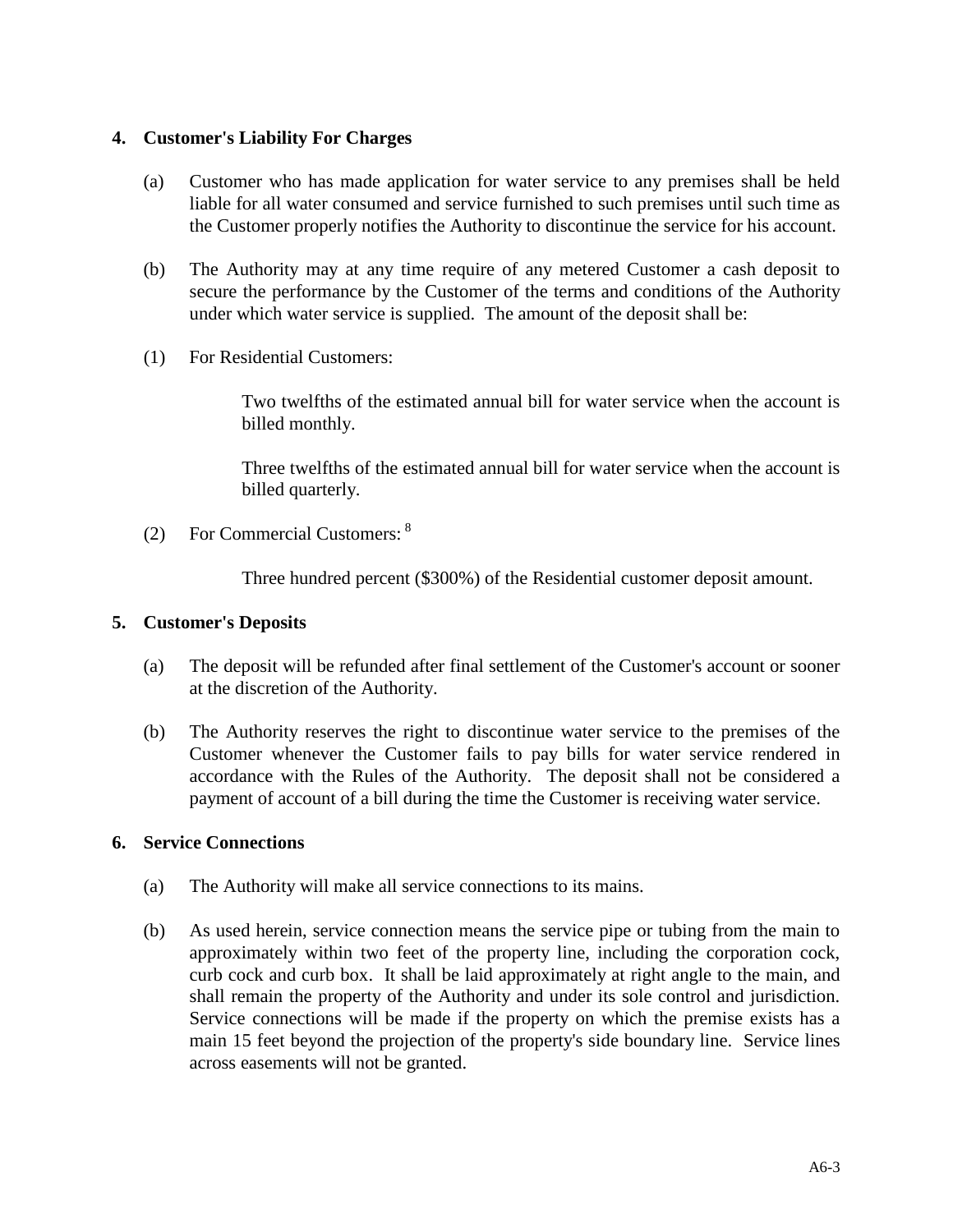(c) The curb box shall be set level with the grade of the sidewalk, or street shoulder, outside the traveled road area. The curb box shall be kept accessible at all times.

 $8$  Approved unanimously by the Board of Directors on 1/16/08. Effective 1/17/08.

- (d) The Authority will furnish, own and maintain such service connections. All costs of installation, i.e.: material, excavation, backfill, removal and replacement of paving, walks and curbs, securing of all permits shall be borne by the Customer. Charges for service connections will be as outlined in part (c) of Rule No. 2 -Applications For Water Service.
- (e) The Authority may limit the size of service connections as it sees fit in the best interests of the Authority.

## **7. Customer's Service Pipes**

- (a) The Authority will specify the size, kind and quality of the materials which shall be laid between the end of the BCWA's service connection and the BCWA's meter reader.
- (b) The service pipe from the service shutoff to the location of the BCWA meter shall be furnished and installed by the Customer.
- (c) The Customer's service pipe shall be subject to the inspection and approval of the Authority before the water will be turned on. No fixture or connection shall be attached to or any branch made in the service pipe between the meter and street main.
- (d) The service pipe shall be laid at all points at least five feet below the surface of the ground and shall be placed on firm earth so as to give unyielding and permanent support and shall be installed at least five feet from any other utility or other facilities, public or private, unless otherwise specifically authorized and approved by the Authority.
- (e) The Customer shall install bleeder type shut off valves approved by the Authority immediately before and immediately after the location of Authority meter to provide proper drainage for all the pipes.
- (f) The Customer shall make all changes in his portion of the service pipe required due to changes of grade, relocation of mains, or other causes.
- (g) Each premise shall be supplied through a separate street service connection, curb cock and box unless specifically authorized or approved by the Authority, in which event the owner is to be solely responsible for all water used.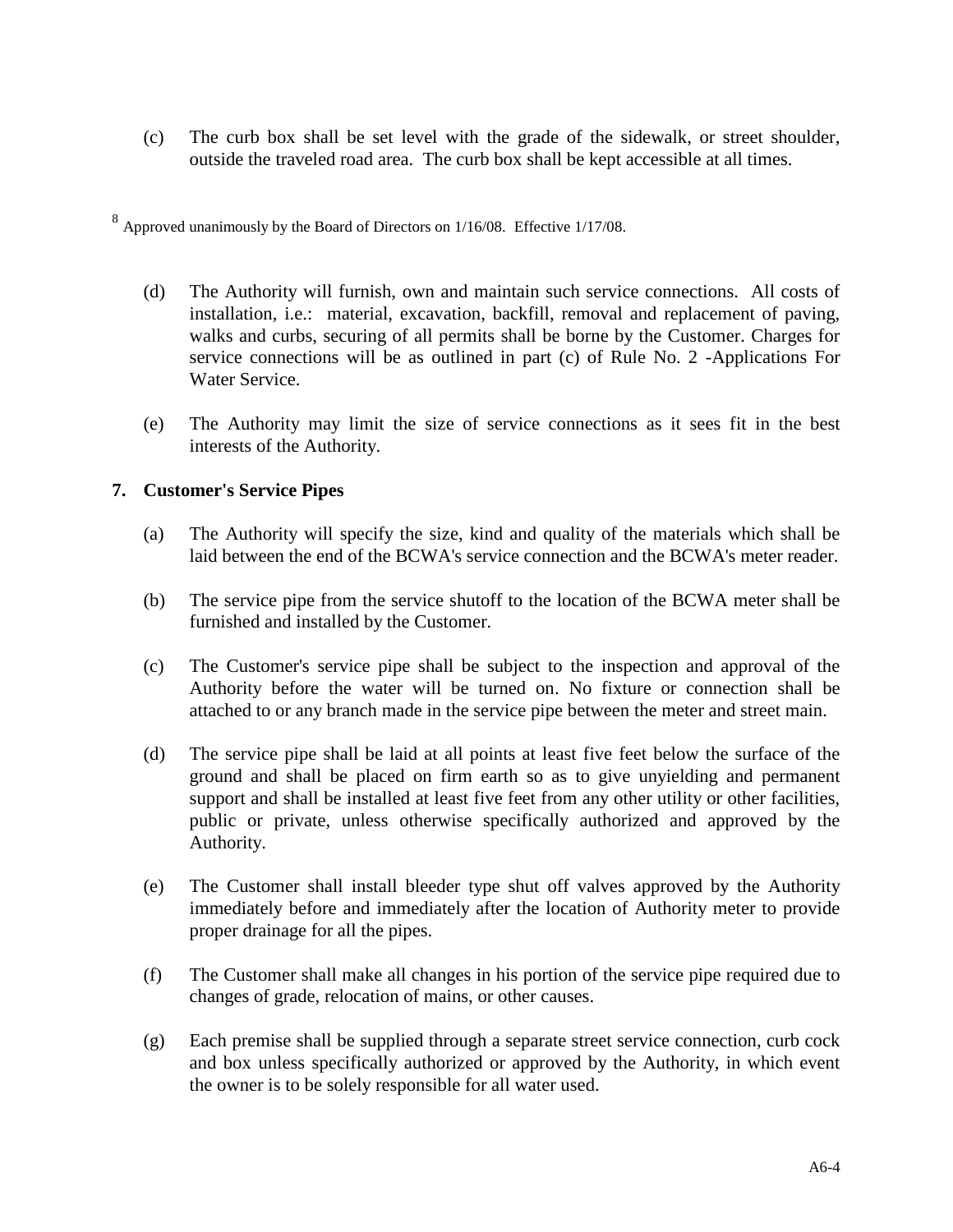- (h) When more than one building, apartment or premise is supplied through a single service pipe, on specific authorization by the Authority, any violation of the Rules and Regulations of the Authority with reference to either or any of the said buildings or premises shall be deemed a violation as to all. The water service shall be discontinued through the service connection after reasonable notice shall have been given and reasonable opportunity allowed for each building or premises to attach their service pipe to separately controlled service connections which will be installed in accordance with these rules and regulations.
- (i) Any repairs or maintenance necessary on the Customer's service pipe or any pipe or fixture in or upon the Customer's premises shall be performed promptly by the Customer at the Customer's expense and risk.
- (j) The Customer shall promptly notify the Authority of any leak, defect or damage affecting the service pipe between the main and the meter.
- (k) The Customer may be required to install a check valve or backflow prevention device on the outlet side of the meter to protect against reverse flow into the main distribution system.
- (l) Any newly constructed premises shall install a check valve or backflow prevention device on the outlet side of the meter to protect against reverse flow into the main distribution system.

#### **8. Cross Connections Not Allowed**

No pipe or fixtures connected with the mains or service lines of the Authority shall also be connected with pipes or fixtures supplied with water from any other source unless specifically approved by the Authority and the Department of Health of the State of Rhode Island.

#### **9. Meters and Meter Installations**

- (a) The Authority, after discussion with the Customer or a representative of the Customer, shall specify the type and size of meter to be installed.
- (b) Meters will be furnished, installed and removed by the Authority and shall remain the property of the Authority.
- (c) The Customer shall provide, at the Customer's expense, a readily accessible and protected location for the installation of a meter at such a point as will control the entire supply to the premises. This location must be acceptable to the Authority as most convenient for its service so that the meter may be easily examined, read or removed. The Customer shall also provide suitable pipe connections and the necessary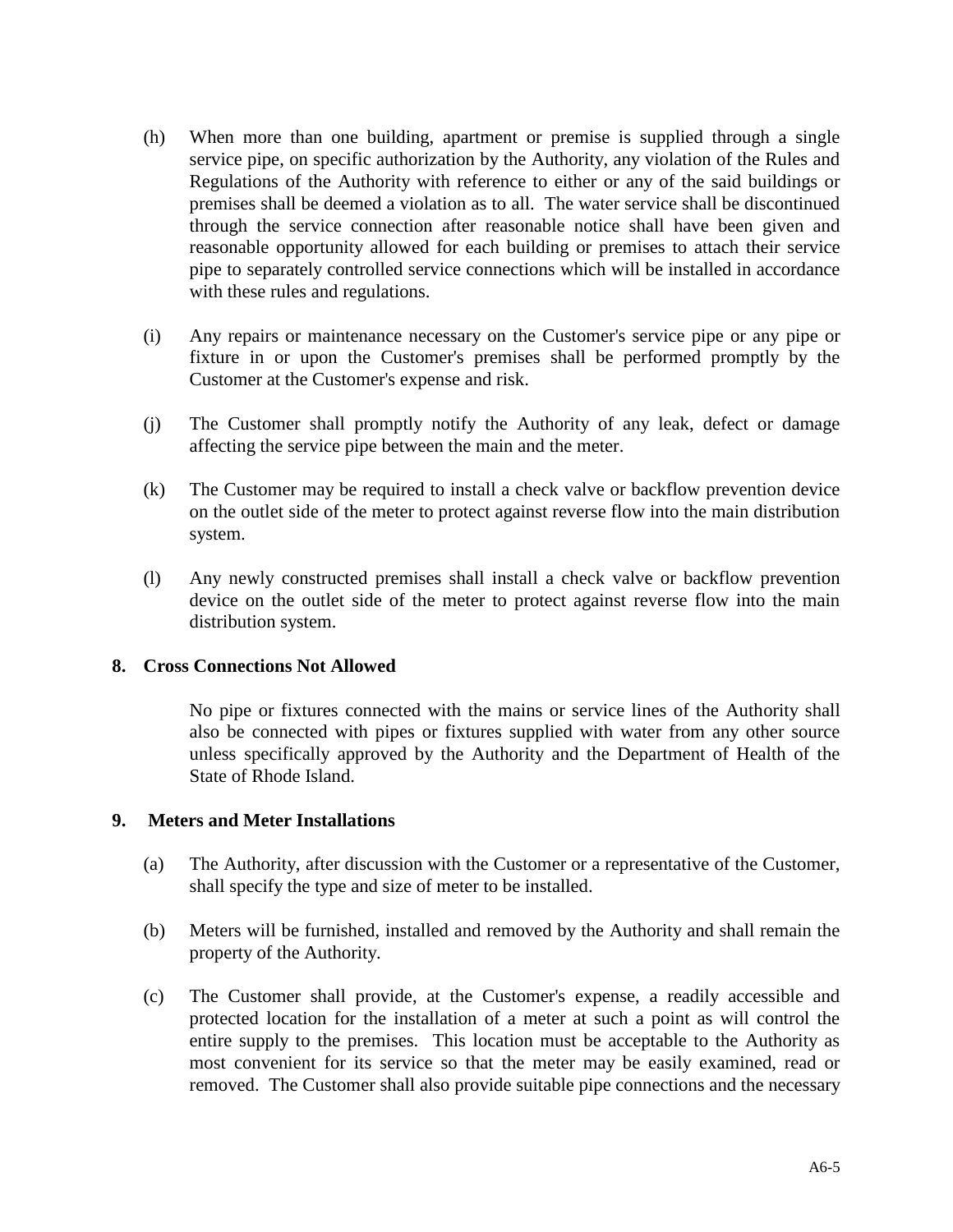valves and other fittings as may be designated by the Authority for the proper installation and protection of the meter.

- (d) When the Customer's meter is not installed in a building, it shall be placed in a meter box or vault approved by the Authority and furnished at the expense of the Customer. The box or vault shall be placed just inside the Customer's property line or at such other location as may be designated by the Authority.
- (e) Meters will be maintained by the Authority at its expense insofar as ordinary use is concerned, but loss or damage due to hot water, freezing or external causes shall be paid for by the Customer.

## **10. Meter Tests and Fees**

- (a) All meters are accurately tested before installation and are also periodically tested. The Authority may at any time remove any meter for routine tests, repairs or replacement and may, at it's option and expense, test any meter it has reason to believe is registering inaccurately.
- (b) Any Customer may request the Authority to make a special test of the accuracy of a meter. The special test the fee, as established herein, shall be paid in advance by the Customer. If the meter is found, in testing, to be four percent or more incorrect to the prejudice of the Customer, the fee paid shall be returned to the Customer.
- (c) For special tests of meters made upon request of the Customer, no fee shall be charged for the first test. Any subsequent request shall be billed at the existing rate.
- (d) The special test of a meter requested by a Customer should be witnessed by the Customer or the Customer's duly authorized representative.

#### **11. Public Fire Hydrants**

- (a) All public fire hydrants shall be furnished, installed and maintained by and at the expense of the Authority at the request of the individual towns. Fire hydrants, approved by the individual towns, to be installed in new developments shall be installed at the expense of the developer.
- (b) Any expense for repairs caused by negligence of the employees of the municipality or members of its fire department will be paid for by the municipality.
- (c) The use of fire hydrants will be restricted to the taking of water for the extinguishing of fires. Water shall not be taken from any fire hydrant for construction purposes, sprinkling streets, flushing sewers or gutters or for any other use, unless specifically permitted by the Authority for a specific project or occasion.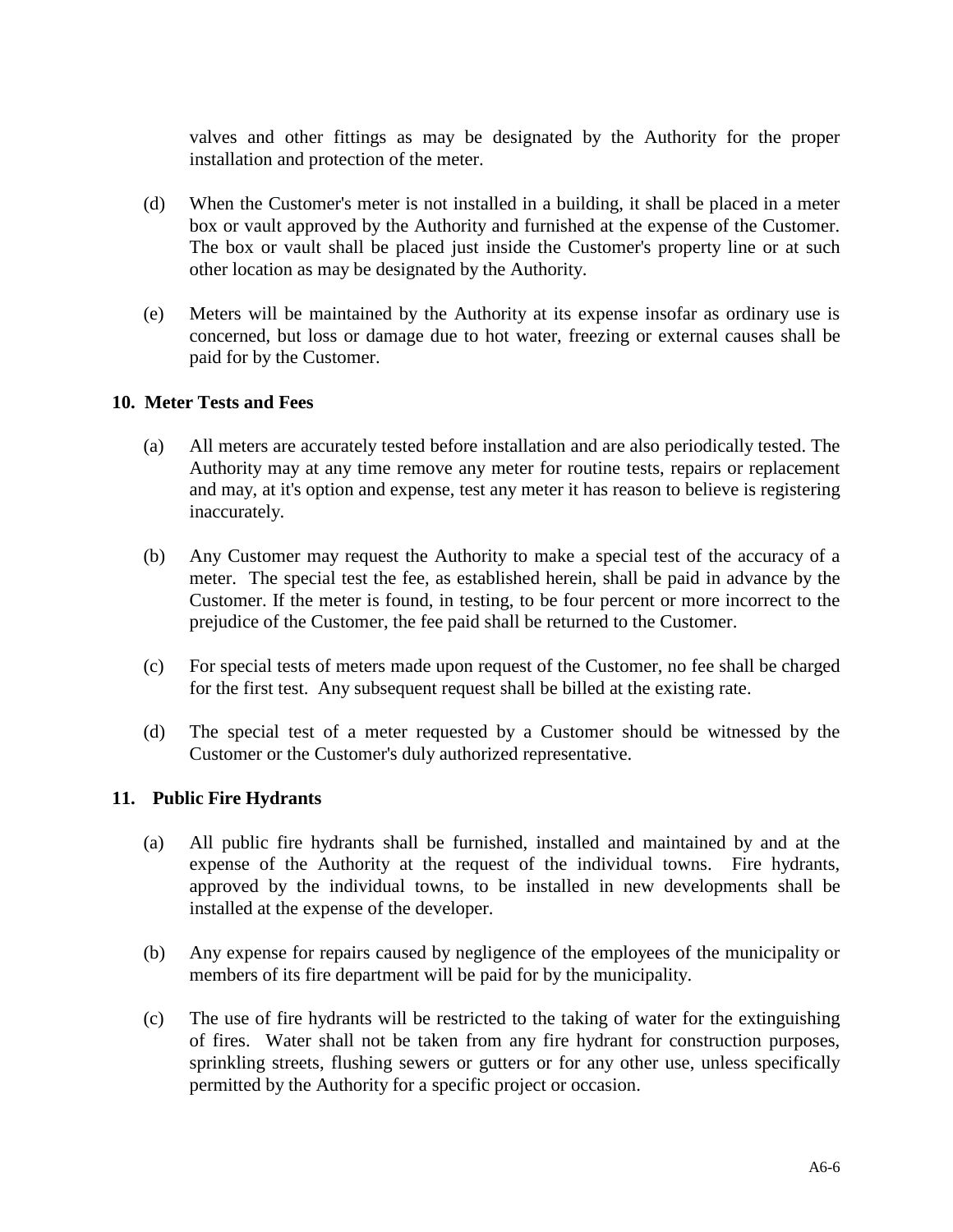- (d) Inspection and tests of public fire hydrants will be made by the Authority at convenient times and reasonable intervals.
- (e) Whenever a change in location, size or type of a fire hydrant is ordered by the municipality such change will be made by the Authority at the expense of the municipality.

## **12. Private Fire Service or Hydrants**

- (a) Private fire services for use as a supply to a fire sprinkler system or hydrant are permitted upon approval by the BCWA of an application submitted by the Customer.
- (b) The Authority will determine the size of the service. The Authority will make the connection to its main and will furnish and install the service connection from the main to within about two feet of the property line. This work shall be done at the expense of the Customer.
- (c) A gate valve controlling the service connection shall be placed at the end of the service connection or at such other point as may be approved by the Authority. Said valve shall be furnished at the expense of the Customer. Any valve pit or vault which may be required will be furnished at the expense of the Customer.
- (d) The entire private fire service system shall be subject to the inspection, test and approval of the Authority before the service is activated.
- (e) A private fire service connection is furnished for the purpose of supplying water for the extinguishment of accidental fires only. Any use of water from such a connection for any other purpose is forbidden, unless specifically authorized by the Authority.
- (f) Water used for extinguishing accidental fires will not be charged to the Customer if prompt notice is given to the Authority of such use.
- (g) Private fire protection service shall, at the option of the Authority, be required to include a detector meter. The detector meter will be furnished and installed by the Authority at its own expense. The meter will be installed at a location approved by the Authority. The meter will be maintained by and at the expense of the Authority.
- (h) Any repairs or maintenance performed on the Customer's portion of the service line, whether done by the Customer or the Authority, will be at the Customer's expense. Any work performed between the main and the gate valve will be done by and at the expense of the Authority.
- (i) The entire private fire street service connection and all parts of it which are located outside the property line of the Customer and any meter or other indicating or controlling device and all parts and appurtenances thereof, no matter where located,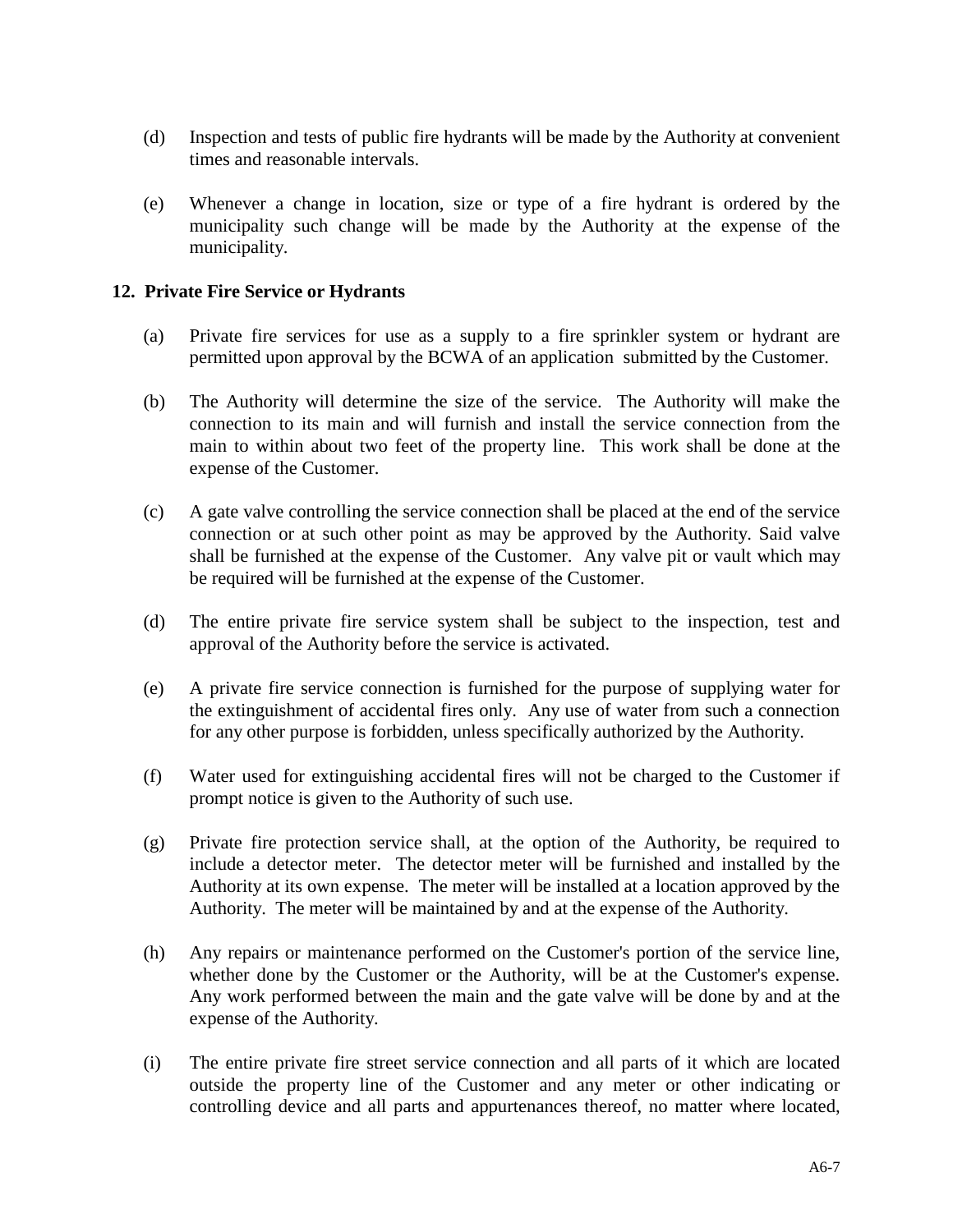are and forever remain the property of and under the complete jurisdiction of the Authority.

(j) Hydrants and other fixtures connected with a private fire service connection may be sealed by the Authority and such seals shall be broken only in case of fire or as specifically permitted by the Authority. The Customer must immediately notify the authority of the breaking of any such seal.

## **13. Discontinuance of Water Service**

- (a) Service rendered under any application, contract or agreement may be discontinued by the Authority, after reasonable notice for any of the following reasons:
	- 1) For willful or indifferent waste of water as determined by the BCWA.
	- 2) For failure to protect from damage the meter, or service pipe on the property of the Customer in a condition satisfactory to the Authority.
	- 3) For tampering by the Customer, or others with the knowledge of the Customer, with any meter, connections, service pipe, curb cock, seal or any other property of the Authority controlling or regulating the Customer's water supply.
	- 4) For failure to provide the Authority's employees free and reasonable access to the premises supplied or for obstructing the access to the Authority's meter or other property controlling or regulating the Customer's water supply.
	- 5) For non-payment of any fees or charges accruing under the rates, rules and regulations of the Authority.
	- 6) Customers found in violation of water bans will be <sup>4</sup> fined \$50 for the first violation, \$150 for the second violation and, \$300 for the third and subsequent violations. Fines are payable within three working days from the date of violation. Failure to pay fines will result in water shut-off upon 48 hours prior notice by certified mail. All water turn-off/turn-on charges, and all call-out charges as applicable, will be added to all fines. Water shut-off will continue until payment in full is received by the BCWA. Customers may contest the fine(s) and/or water shut-off at a hearing on the matter by calling the Executive Director at 245-2033 or by a request in writing sent to the Executive Director at 450 Child Street, P O Box 447, Warren, RI 02885.
- (b) The water service will be discontinued to any premises due to temporary vacancy upon written request of the Customer, without in any way affecting the agreement in force.

l

<sup>4</sup> Water ban shut off policy voted unanimous at Emergency Meeting of 7/10/95.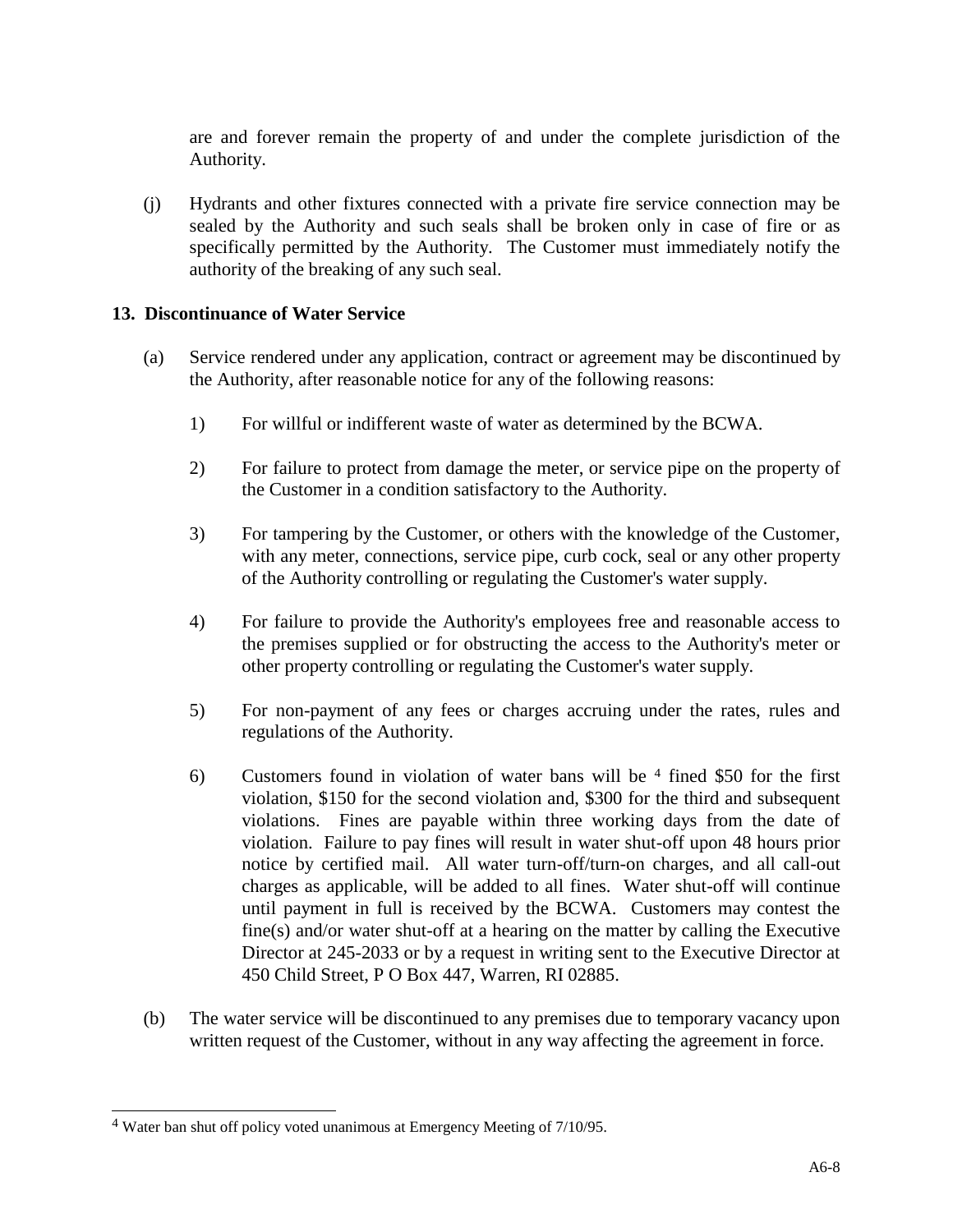(c) Discontinuing the supply of water to any premises, for any reason, shall not prevent the Authority from pursuing of moneys due from the Customer.

## **14. Renewal of Water Service After Discontinuance**

When water service to any premises has been terminated for any reason other than temporary vacancy it will be renewed only after the acceptance of a new application. If the service was discontinued for any reason other than the request of the Customer, the conditions, circumstances or practices which caused the water service to be discontinued must be corrected to the satisfaction of the Authority. All charges due and payable by the Customer in accordance with the Authority rates, rules and regulations must be current.

## **15. Turn-On Charge**

- (a) When it has been necessary to discontinue water service to any premises because of a violation of the rules and regulations due to non-payment of any bill, a turn-off and turn-on charge will be incurred to cover the expense of restoring service. This charge, together with any arrears that may be due the Authority for charges against the Customer, must be paid before the water will again be turned on.
- (b) If at the time of such discontinuance of service the Customer does not have a service deposit with the Authority, the Authority may require a cash deposit as a guarantee of the payment of future bills before the water will be turned on.

#### **16. Bills for Water Service**

- (a) Customers are responsible for furnishing the Authority with their correct billing address. Failure to receive bills will not be considered an excuse for non-payment nor permit an extension of the date when the account would be considered delinquent.
- (b) All bills will be sent to the address entered on the application unless the Authority is notified in writing by the Customer of any change of address.
- (c) Payments shall be made at the offices of the Authority or at such other locations as may be designated by the Authority.
- (d) Neither the Authority nor the Customer shall be bound by bills rendered under mistake of fact as to the quantity of water delivered.

#### **17. Abatements and Refunds**

No abatement shall be made for water leaks, beyond the outlet side of the Authority meter in damaged pipes or fixtures belonging to the Customer. The quantity of water recorded by the meter shall be accepted as correct by both the Customer and the Authority except when the meter has been found to be registering inaccurately. In such cases an estimate of the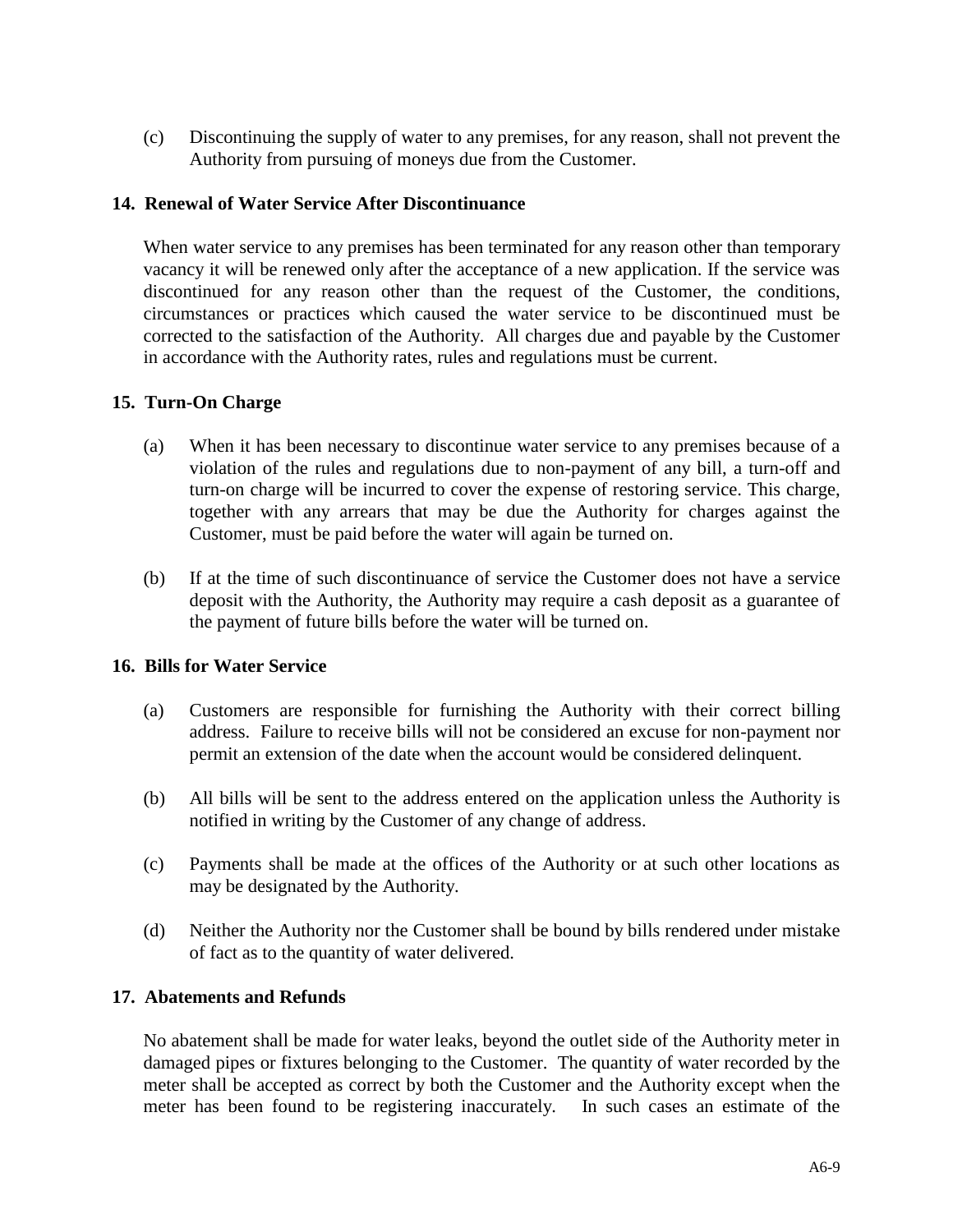quantity of water used will be determined by the average registration of the meter when working or by such other fair and reasonable methods as shall be based on the best information obtainable.

## **18. Fire Protection, Boiler and Engine Water Supply**

The Authority does not guarantee a sufficient or uniform pressure or an uninterrupted supply of water. Customers are cautioned to provide their own sufficient storage of water where an absolutely uninterrupted supply must be assured, such as for fire protection, steam boilers, or other water related systems.

## **19. Interruptions in Water Supply**

The Authority may, at any time, shut off the water supply in the mains in case of accident, or for the purpose of making connections, alterations, repairs, changes, or other reasons. The Authority may also restrict the use of water in order to reserve a sufficient supply for public fire service or other emergencies whenever required by the public welfare.

## **20. Liability of Authority**

- (a) The Authority shall not under any circumstances be held responsible to any person or persons for any loss or damage from any excess or deficiency in the pressure, volume, or supply of water, due to any cause whatsoever. The Authority will undertake to use reasonable care and diligence in order to prevent and avoid interruptions and fluctuations in the service but cannot and does not guarantee that such will not occur.
- (b) The Authority shall in no event be liable for any damage or inconvenience caused by reason of any break, leak or defect in the Customer's service pipe, plumbing system or fixtures.

#### **21. Extensions of Mains**

The Authority may extend its water mains along public ways and/or through private property to any public or private streets within its service area on the following terms and conditions:

- (a) Upon application for an extension of a water main, the Authority shall determine the availability and adequacy of the water supply in the area, the necessary size of mains and shall make an estimate of the cost of the proposed extension. The estimate shall include the cost of pipe, valves, fittings, all other materials, and all other costs such as labor, permits, etc., including the Authority's expense for supervision, engineering, insurance, tools and equipment, accounting and other overhead expenses.
- (b) An applicant desiring to contract for a main extension shall execute a contract substantially in the form hereto attached and place a deposit with the Authority in the amount of the cost estimate.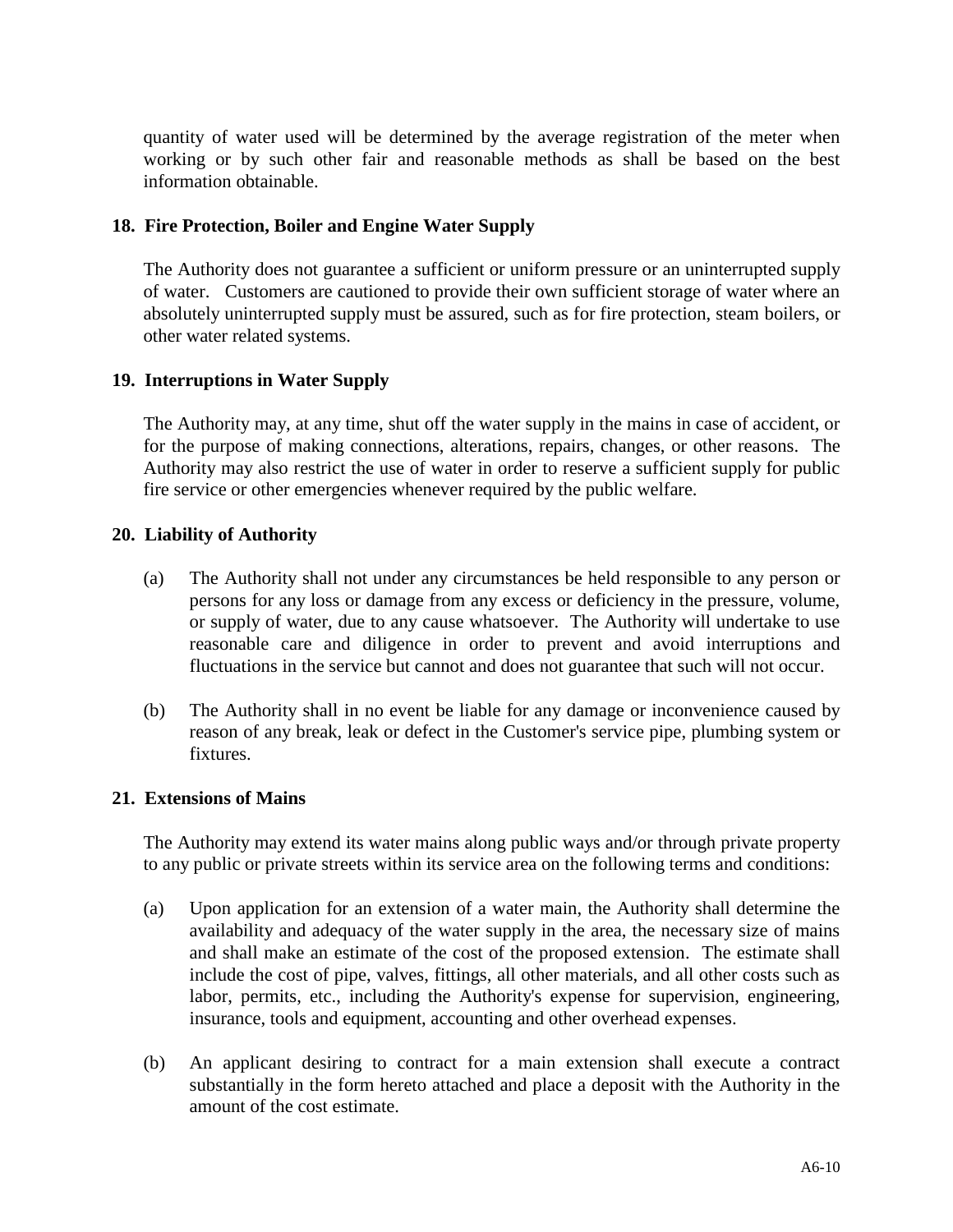- (c) Should the actual cost of the extension be less than the estimated cost, the Authority shall refund the difference when the actual cost has been ascertained. If the actual cost exceeds the estimated cost, the applicant shall pay the difference. The intent of this provision is that the applicant's payment will be the actual cost of the extension. Any costs due to the Authority shall be paid or acceptable arrangements made before the main extension is activated by the Authority.
- (d) Where the condition exists that additional service connections other than the applicant's may be made to the extended main, upon the applicant's request the Authority will endeavor to impose and pay over to the applicant and additional connection charge subject to an as provided in the provisions of the contract referred to in (b) above. This provision does not apply to an extension within a new plat. Applicability of this provision (d) will be determined by the Authority in its sole discretion.
- (e) No interest shall be paid by the Authority on the applicant's deposit or on any unrefunded balances.
- (f) Extensions made under this Rule shall upon acceptance by the Authority remain the property of the Authority.
- (g) The Authority reserves the right to further extend its water mains from the terminus of each water main extension made under this Rule. The applicant or the applicant's agent, paying for an extension, shall not be entitled to any refund attaching to the Customer's extension.
- (g) In the event that an applicant desires an extension in a private street or across private property, he shall furnish to the Authority, without expense to the Authority, any easements, including temporary easements for construction, necessary for the installation and maintenance of the required facilities. The easement(s) shall be satisfactory in form and substance to the Board of Directors of the Authority, and must be approved by the Board of Directors.
- (h) Developers shall install main extensions in developments and/or projects where the main exceeds 1000 feet.
- (i) Developers may install main extensions in developments and/or projects where the main is 1000 feet or less.
- (j) The BCWA will install main extensions, at the option of the developer, in developments and/or projects as described in (i) above.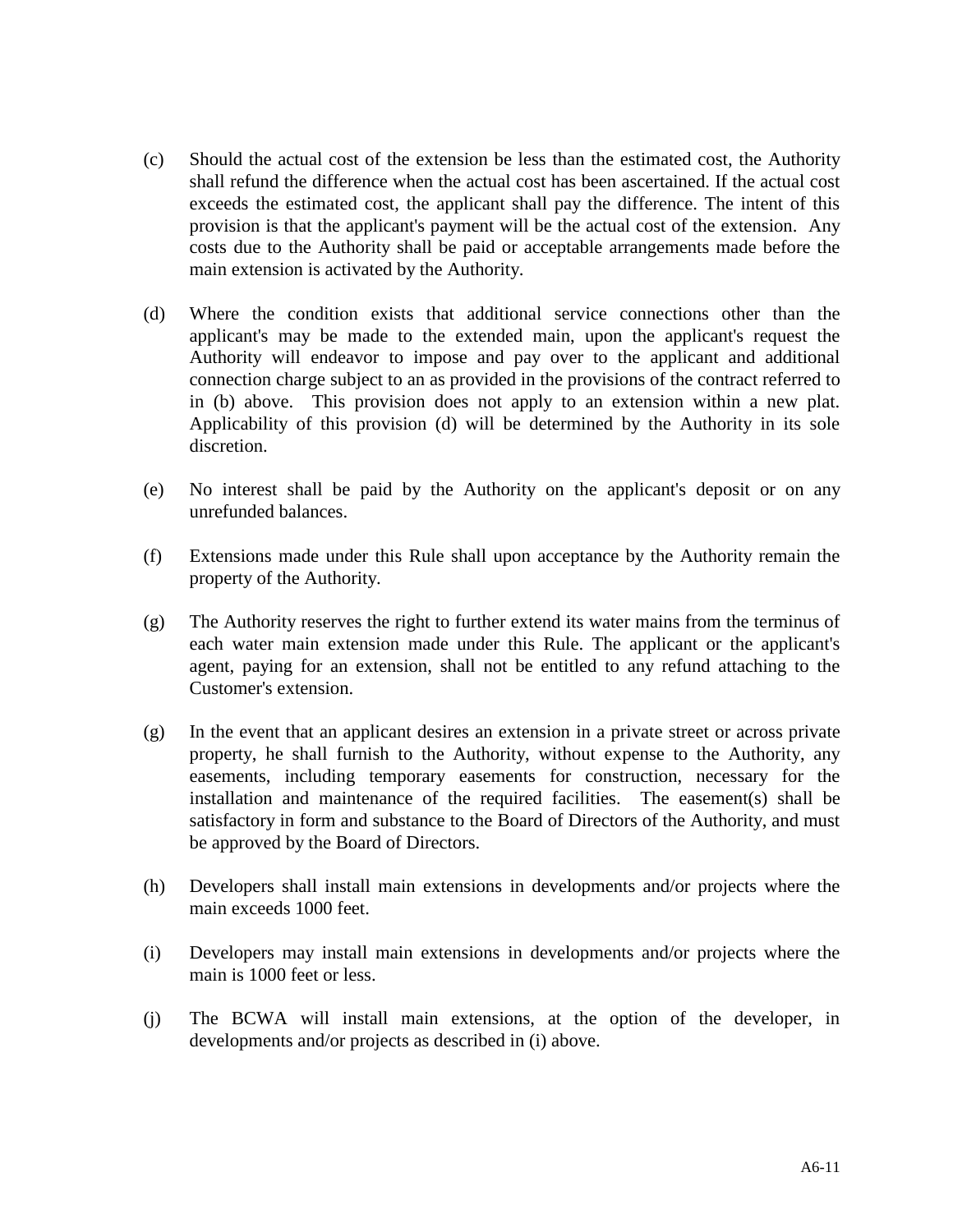$<sup>1</sup>(k)$  In the event that the Authority requires the installation of a watermain larger than the</sup> size required to comply with Authority Specification No. 100, in a private development and/or project, the Authority shall reimburse the applicant for the incremental cost of purchasing the larger size pipe upon satisfactory installation of the watermain. The reimbursement shall be at current Authority bid prices for pipe.

> Example: cost of 1000' of 8" diameter pipe at Authority bid price \$7/ft. (pipe purchase only) \$7,000. cost of 1000' of 12" diameter pipe at Authority bid price \$12/ft. (pipe purchase only) \$12,000.

Reimbursement due applicant: \$5,000.

## **22. General**

- (a) The service pipes, meters and fixtures on the Customer's premise shall at all times be accessible to the Authority for observation or inspection.
- (b) No person other than Authority personnel shall turn the water on or off at any street valve, corporation cock, curb cock, or other street connection, or disconnect or remove any meter. Penalties provided by law for any such action will be rigidly enforced.
- (c) Employees or agents of the Authority are expressly forbidden to demand or accept any compensation for any service rendered to its Customers except as covered in these rate, rules and regulations.
- (d) No employee or agent of the Authority shall have the right or authority to bind it by any promise, agreement or representation contrary to the letter or intent of these rules and regulations.
- (e) Any complaint against the service or employees of the Authority should be made at the office of the Authority and preferably in writing.

## **23. Terms of Payment**

 $\overline{a}$ 

- (a) The appropriate service charge and the charge for water consumed as set forth herein shall be billed in arrears for all Customers. Bills shall be rendered quarterly or monthly at the option of the Customer. All bills are due and payable when rendered. If not paid within thirty (30) days after the presentation of same, service may be discontinued after ten (10) days notice to the Customer. The deposit, if any, shall be applied against such bills or any other arrears due from the Customer.
- (b) Service may be discontinued on two days notice to the Authority.

<sup>1</sup> Extensions of Mains amended by adding subsection (k) on 7/23/92.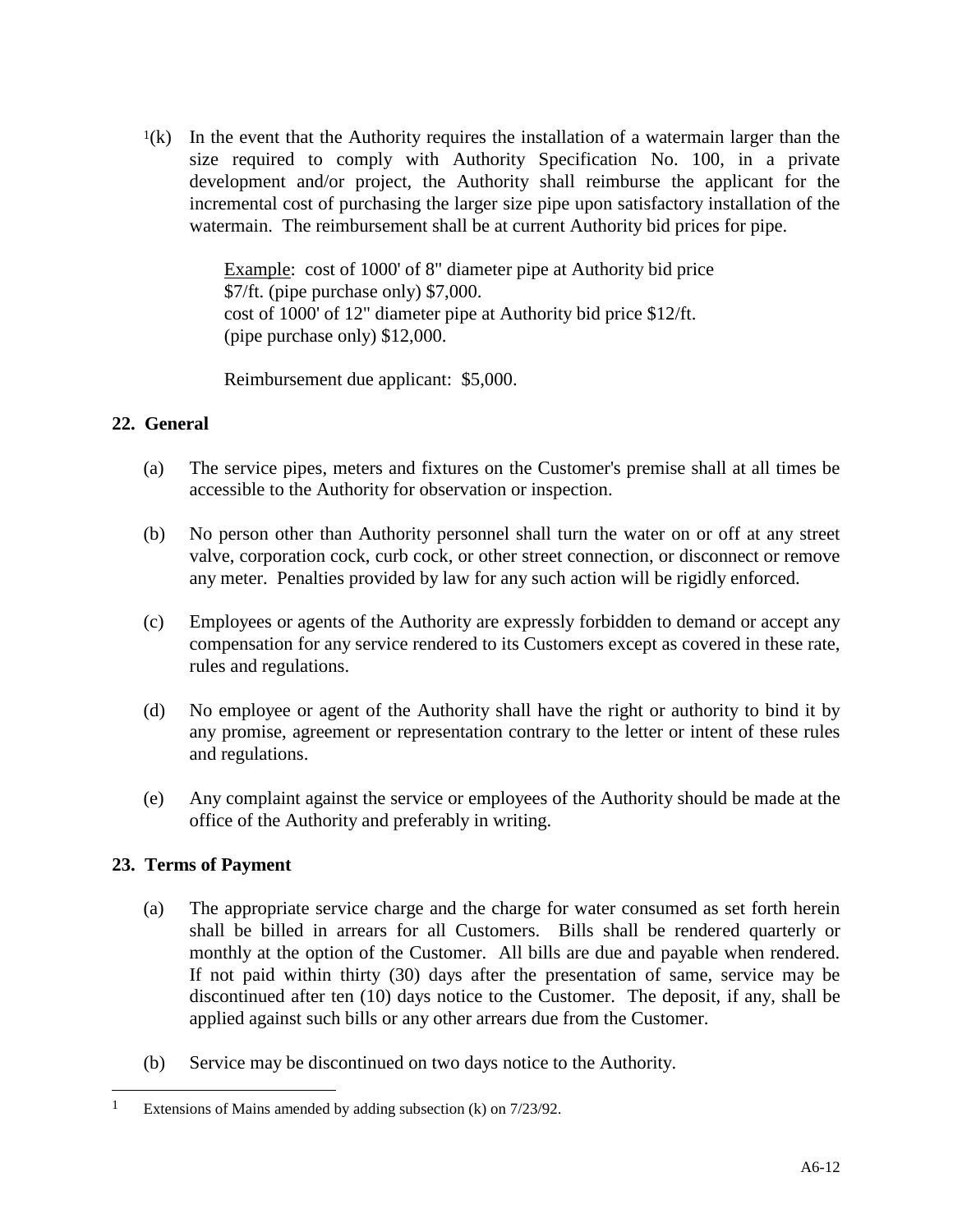## **24. Special Provisions**

(a) When a building or premises is occupied by more than one family or business, each family or business may have a separate meter upon request of the owner or tenant, provided that the interior piping is arranged by and at the expense of the owner or tenant to permit such segregation. If separate meters are installed, each meter will be treated as a separate Customer and the readings of such meters will not be combined for billing purposes. When separate meters are not requested or the piping arrangement will not permit separate meters, the Customer of record shall guarantee the payment of the bill.

(b) The use of water by the same Customer in entirely separated premises or localities shall not be combined and each installation shall be considered a separate installation.

# **25. Cross-Connection Control** <sup>2</sup> , 3

## **1. Policy**

Cross-Connections between public water supplies and non-potable sources of contamination or private wells represent one of the most significant threats to health in the water supply industry. This program is designed to maintain the safety and potability of the water in the **BCWA** distribution system by establishing rules and procedures to control cross-connection situations using a containment strategy to prevent the contamination of public drinking water by the backflow of water or other fluids from a source or sources other than its intended or approved source(s) of supply.

## **2. Purpose**

A. To protect the public water supply served by **BCWA** from the possibility of contamination or pollution through backflow or back-siphonage into the public water system from the customer's internal distribution system.

B. To promote the elimination or control of existing cross-connections, actual or potential, between its customers in-plant potable water system, and non-potable systems.

C. To provide for the maintenance of a continuing program of cross-connection control which will effectively prevent the contamination or pollution of all potable water systems by crossconnection.

## **3. Authority**

 $\overline{a}$ 

The Federal Safe Drinking Water Act requires that the water purveyor has the primary responsibility for preventing water from unapproved sources, or any other substances, from entering the public potable water system. This intent is further clarified in the Rhode Island

<sup>2</sup> BCWA Adopted 11/24/92, Effective 1/1/93

<sup>3</sup> BCWA Adopted 11/10/09, Effective 11/10/09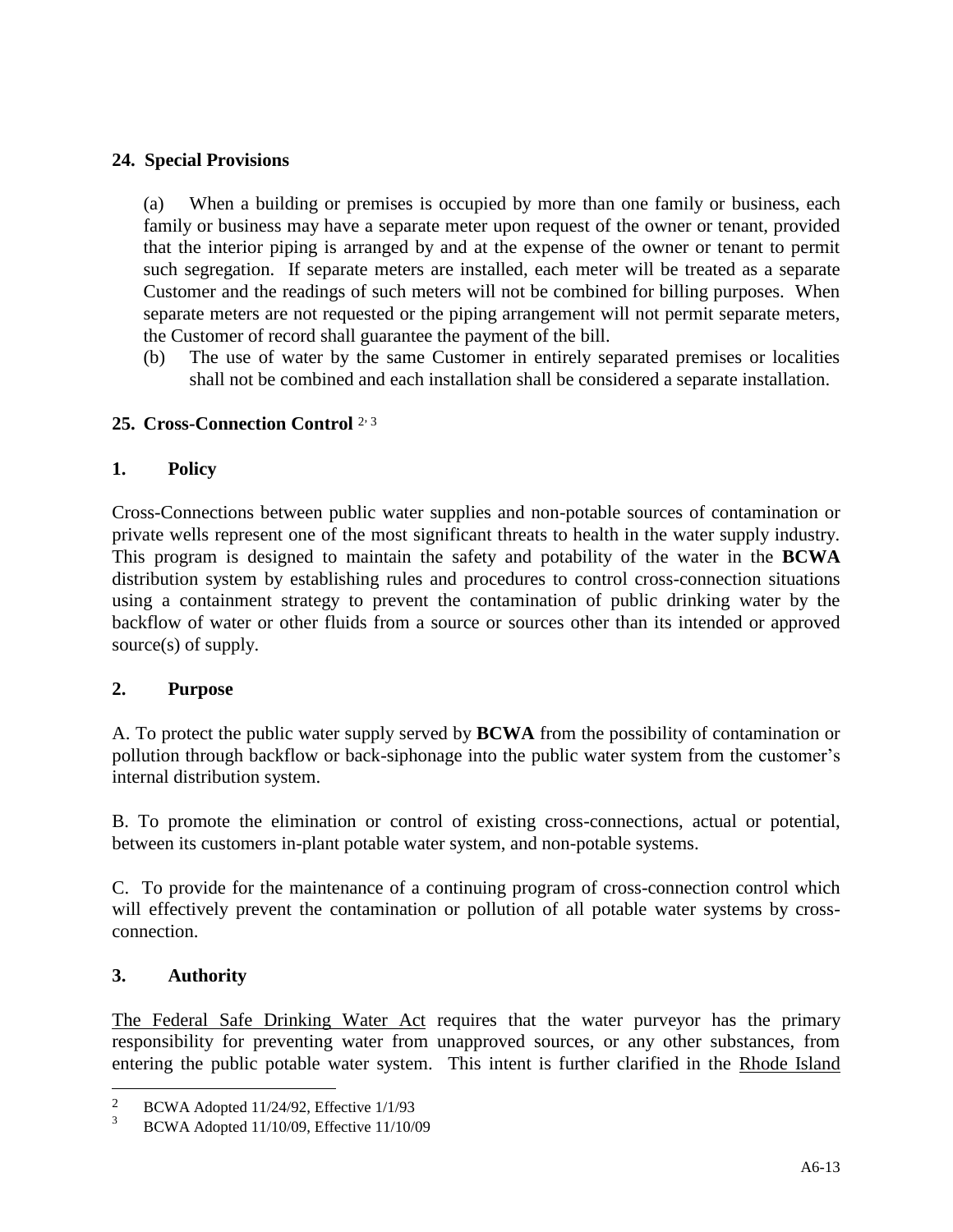General Law Section 46-13-22 (Cross-Connection Control) and The Rhode Island Rules and Regulations Pertaining to Drinking Water, Section 9.4 (Cross-Connection Control), which are hereby incorporated by reference. In addition, authority arises from the Rules and Regulations published by BCWA, and the RI Plumbing Code (RI General Law Section 23-27-3 and SBC -3).

## **4. Definitions**

- A. Approved Accepted by **BCWA** as meeting an applicable specification stated or cited in this regulation, or as suitable for the proposed use.
- B. Auxiliary Water Supply Any water supply, on or available, to the premises other than the purveyor's approved public potable water supply.
- C. Backflow The flow of water or other fluids, mixtures or substances into the distributing pipes of a potable water supply system from any source other than intended approved source of supply.
- D. Backflow Preventer A device or means designed to prevent backflow or backsiphonage.
	- a. Air Gap A physical separation sufficient to prevent backflow between the freeflowing discharge end of the potable water system and any other system. Physically defined as a vertical distance equal to twice the diameter of the supply side pipe diameter; but no less than one (1) inch.
	- b. Atmospheric Vacuum Breaker A device which prevents back-siphonage by creating an atmospheric vent when there is either a negative pressure or subatmospheric pressure in a water system.
	- c. Barometric Loop A fabricated piping arrangement rising at least thirty-five  $(35)$ feet at its topmost point above the highest fixture it supplies. It is utilized in water supply systems to protect against back-siphonage.
	- d. Double Check Valve Assembly An assembly of two (2) independently operating loaded check valves with tightly closing shut-off valves on each side of the check valves, plus properly located test cocks for the testing of each check valve.
	- e. Double Check Valve with Intermediate Atmospheric Vent A device having two (2) independently operating loaded check valves separated by an atmospheric vent chamber.
	- f. Hose Bibb Vacuum Breaker A device which is connected to a hose bibb and which acts as an atmospheric vacuum breaker. Not to be used under constant pressure.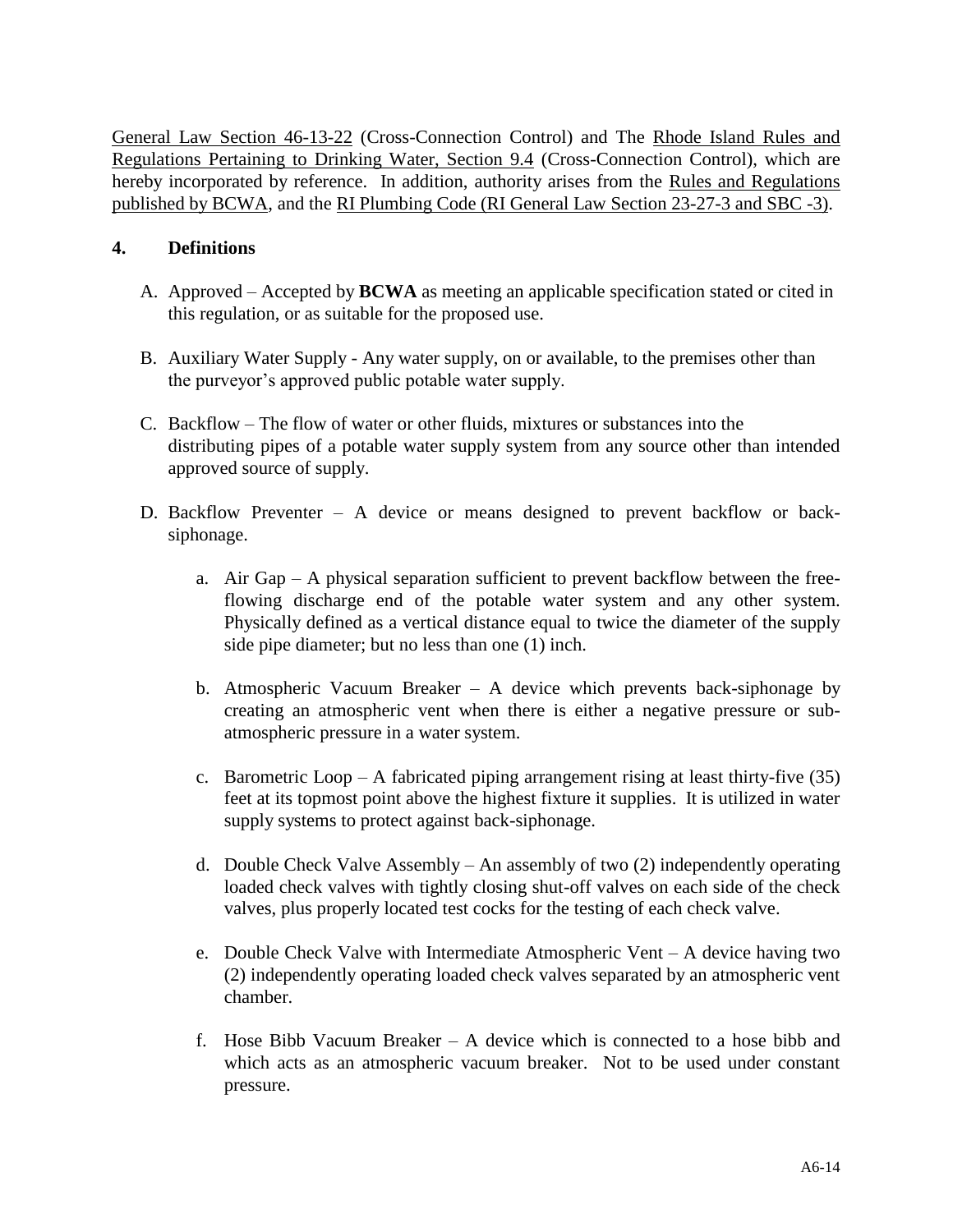- g. Pressure Vacuum Breaker A device containing one or two independently operated loaded check valves and an independently operated spring loaded air inlet valve located on the discharge side of the check valve(s). The device includes tightly closing shut-off valves on each side of the check valve(s) and properly located test cocks for the testing of the check valve(s).
- h. Reduced Pressure Principal Backflow Preventer An assembly consisting of two (2) independently operating loaded check valves with an automatically operating differential relief valve located between the two (2) check valves, tightly closing shut-off valves on each side of the check valves plus properly located test cocks for the testing of the check valves and the relief valve.
- i. Residential Dual Check An assembly of two (2) loaded independently operating check valves without tightly closing shut-off valves and test cocks. Generally employed immediately downstream of the water meter to act as a containment device.
- E. Backpressure A condition in which the owner's system pressure is greater than the supplier's system pressure.
- F. Back-Siphonage The flow of water or other fluids, mixtures or substances into the distribution pipes of a potable water supply system from any source other than its intended source caused by the sudden reduction of pressure in the potable water supply system.
- G. Department The State of Rhode Island Department of Health.
- H. Containment A method of backflow prevention which requires a backflow prevention device at the water service entrance directly after the meter outlet valve and always before the first tap to any appliance, appurtenance, device, pump, pressure vessel, apparatus or outlet intended to serve or handle water.
- I. Contaminant A substance that will impair the quality of the water to a degree that it creates a serious health hazard to the public leading to poisoning or the spread of disease.
- J. Cross-Connection Any actual or potential connection between the public water supply and a source of contamination or pollution.
- K. BCWA Bristol County Water Authority
- L. Fixture Isolation A method of backflow prevention in which a backflow preventer is located to correct a cross-connection at an in-plant location rather than at a water service entrance.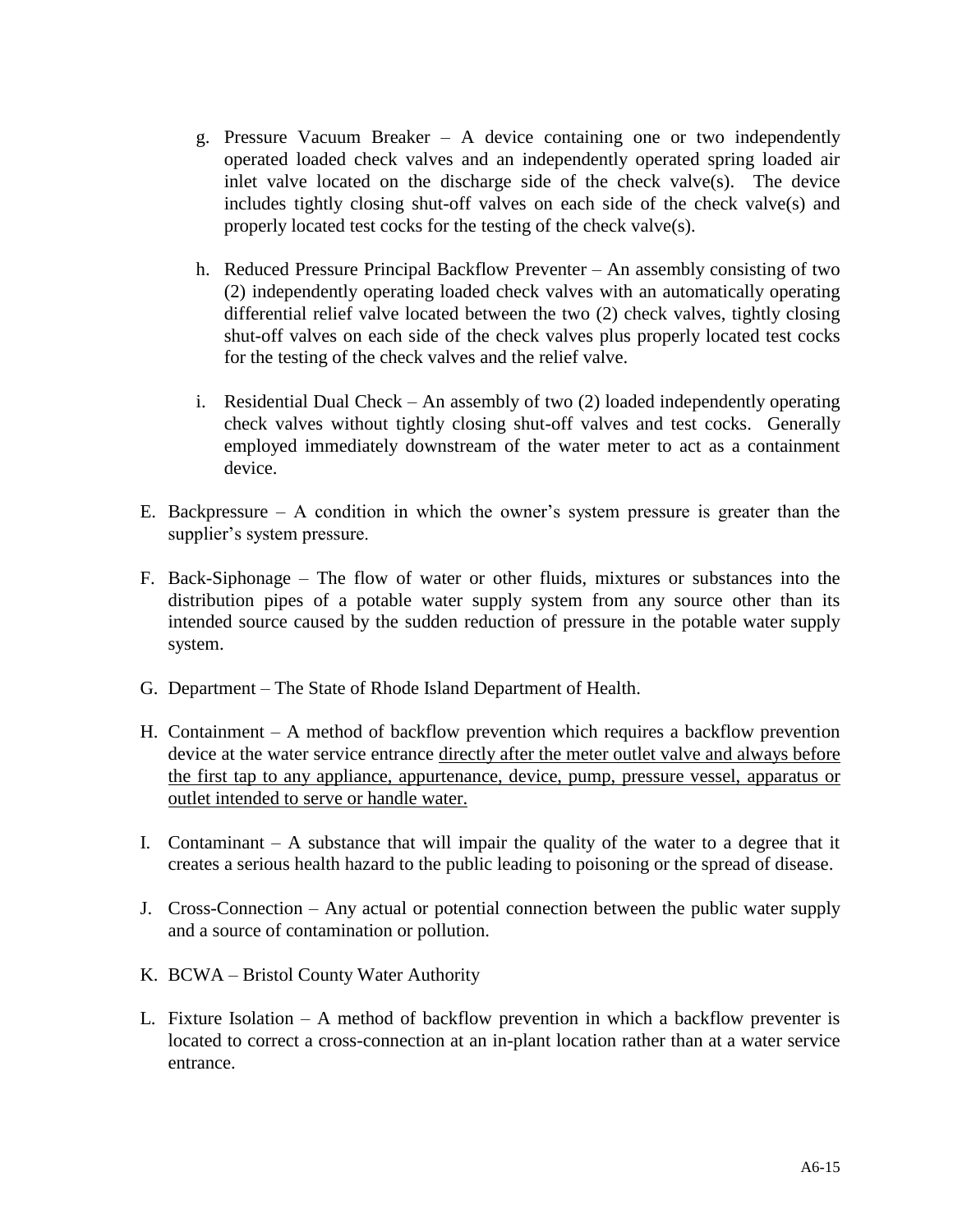- M. Owner Any person who has legal title to, or license to operate or habitat in, a property upon which a cross-connection inspection is to be made or upon which a crossconnection is present.
- N. Person Any individual, partnership, company, public or private corporation, political subdivision or agency of the State of Rhode Island, a department, agency or instrumentality of the United States or any other legal entity.
- O. Pollutant A foreign substance, that if permitted to get into the public water system, will degrade its quality so as to constitute a moderate hazard, or impair the usefulness or quality of the water to a degree which does not create an actual hazard to the public health; but which does adversely and unreasonably effect such water for domestic use.
- P. Water Service Entrance That point in the owner's water system beyond the sanitary control of the water supplier; generally considered to be the outlet end of the water meter and always before any unprotected branch.
- Q. Executive Director The official in charge of **BCWA** who is vested with the authority and responsibility for the implementation of an effective cross-connection control program and for the enforcement of the provisions of its Rules and Regulations.

## **5. Administration**

- A. **BCWA** will operate a cross-connection control program, to include the keeping of necessary records, which fulfills the requirements of the Rhode Island Department of Health, Rules and Regulations Pertaining to Drinking Water, Section 9.4 (Cross-Connection Control).
- B. Every owner shall allow their property to be inspected for possible cross-connections and shall follow the provisions of **BCWA**'s program if a cross-connection is present.
- C. **BCWA** requires that the public supply be protected by containment at all water service connections. The owner shall be responsible for water quality beyond the outlet end of the containment device and should utilize fixture outlet protection for that purpose, as prescribed in the plumbing code. The owner shall utilize a qualified independent crossconnection control specialist to assist in the survey of the owner's facilities and to assist in the selection of proper fixture outlet devices, and the proper installation of said devices. All costs shall be borne by the owner.
- D. Both **BCWA** and the owner shall attempt to eliminate all cross-connections.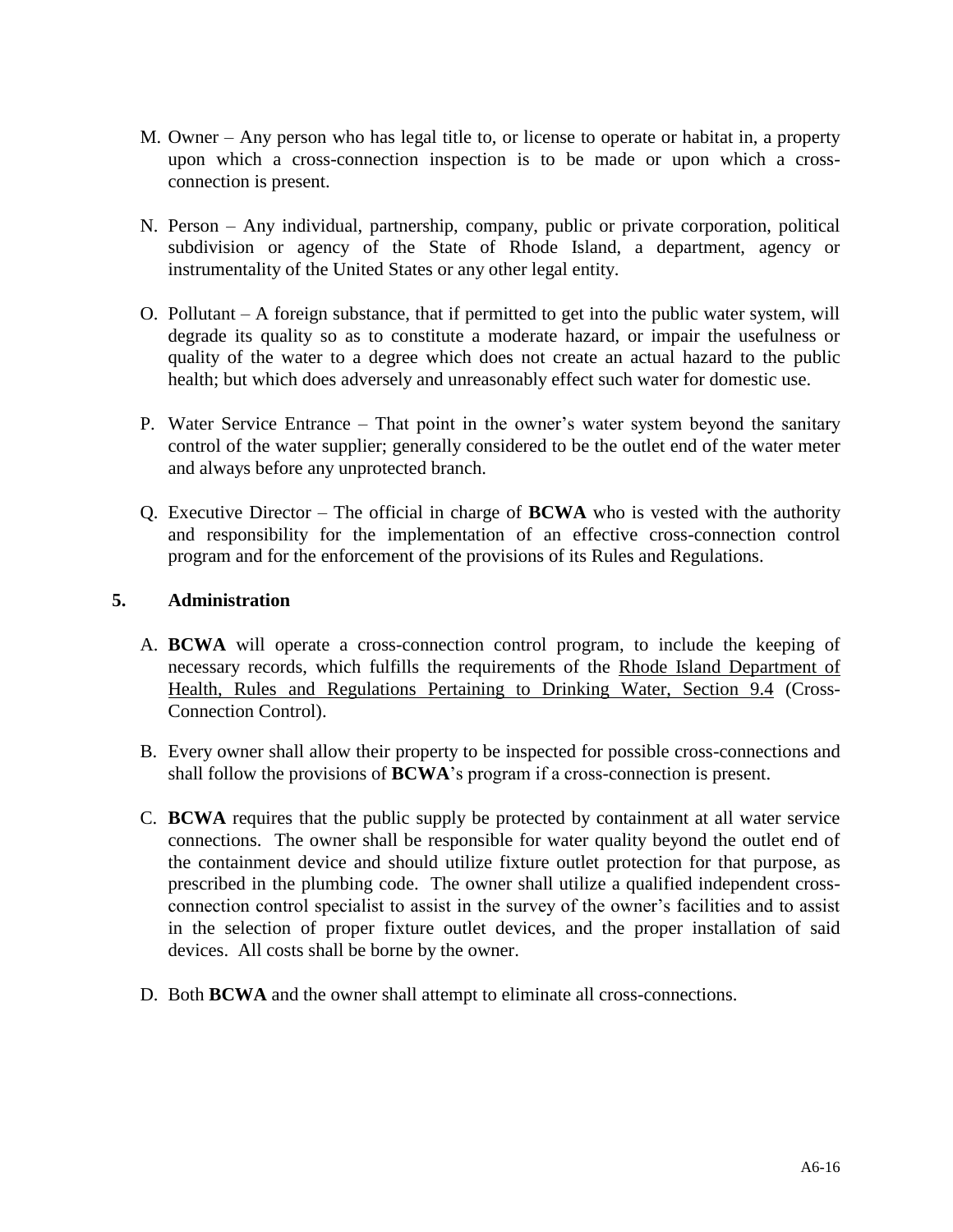## **6. Responsibilities**

## **A. BCWA**

1.On new installations, **BCWA** will provide an on-site evaluation and/or inspection of plans in order to determine the type of backflow preventer that will be required by **BCWA** for containment. In any case, a minimum of a dual check valve will be required in any new construction.

2.For premises existing prior to the start of this program, **BCWA** will perform surveys and follow-up inspections of plans and/or the premises and inform the owner by letter of any corrective action deemed necessary, the method of achieving the correction, and the time allowed for the correction to be made. Ordinarily, forty-five (45) days will be allowed. However, this time period may be shortened or extended depending upon the degree of hazard involved, the complexity of the upgrade and the history of the device(s) in question.

3. **BCWA** will not allow any cross-connection to remain unless it is protected by an approved backflow preventer which shall be regularly tested to assure satisfactory operation.

4. **BCWA** will inform the owner by letter, of any failure to comply, by the time of the first re-inspection. **BCWA** will allow an additional fifteen (15) days for the correction. In the event the Owner fails to comply with the necessary correction by the time of the second re-inspection, **BCWA** will inform the Owner by letter, that the water service to the Owner's premises will be terminated within a period not to exceed five (5) days. In the event that the Owner informs **BCWA** of extenuating circumstances as to why the correction has not been made, a time extension may be granted by **BCWA** but in no case will exceed an additional thirty (30) days.

5. If **BCWA** determines at any time that a serious threat to the public health exists, the water service will be terminated immediately.

6**. BCWA** will conduct initial premise surveys to determine if a containment backflow prevention device already exists, the nature of existing hazards and corrections to be made. Initial focus will be on high hazard industries and commercial premises with concurrent emphasis on residential properties.

7. *BCWA shall have on its staff a person who is a certified backflow prevention device surveyor.* **BCWA shall have on file a list of private contractors who are certified backflow device testers. All charges for these tests will be paid for by the Owner of the building or property**.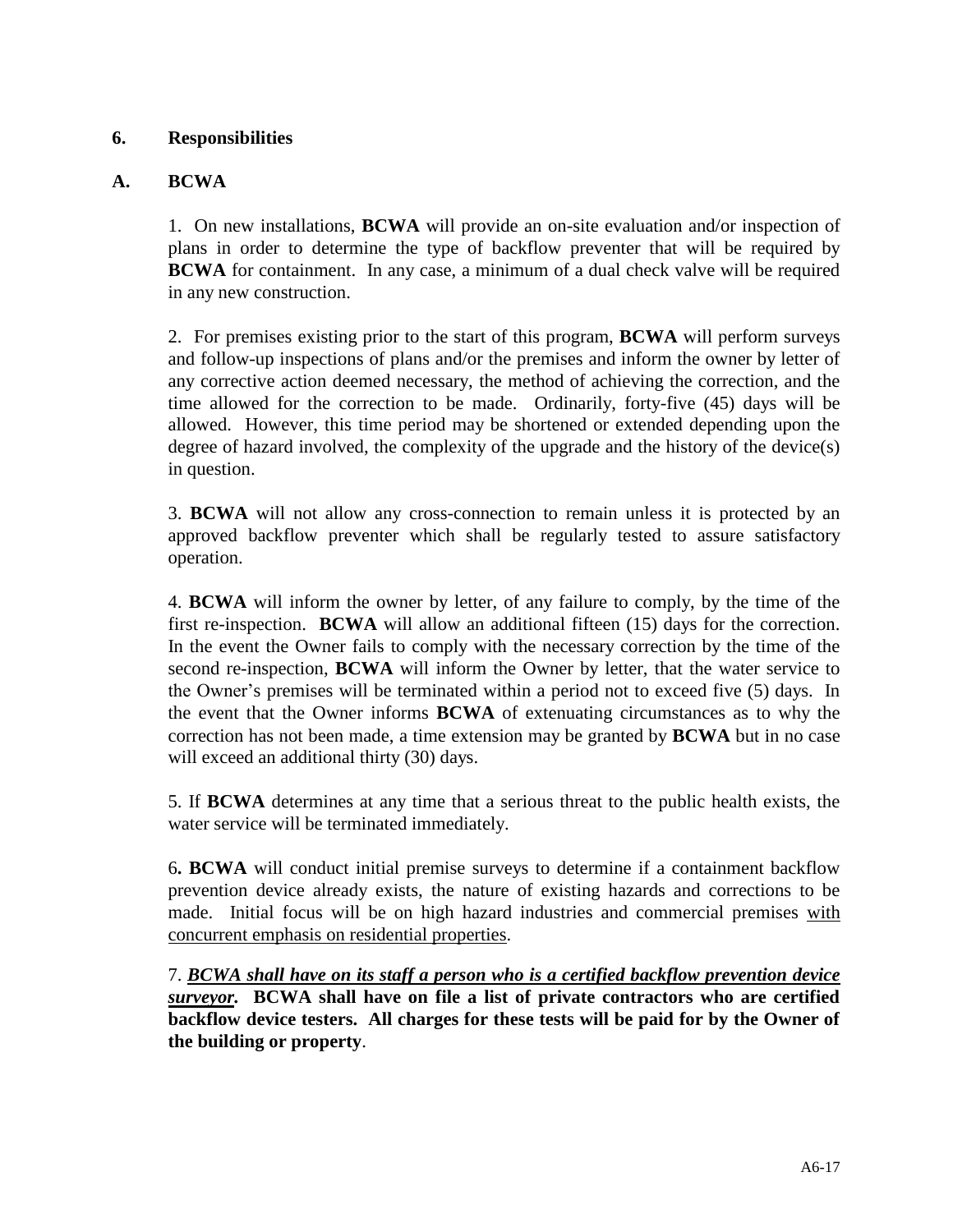## **B. Owner**

1.The owner shall be responsible for the elimination or protection of all crossconnections on his premises. The owner shall be responsible for the water quality beyond the outlet end of the containment device and should utilize fixture outlet protection for that purpose.

2. The owner, after having been informed by a letter from **BCWA**, shall absorb all costs to install, perpetually maintain, and inspect or have inspected, any and all backflow preventers on his premises.

3.The owner shall correct any malfunction of the backflow preventer which is revealed by periodic inspecting. This shall include the replacement of parts or the replacement of the backflow preventer, if deemed necessary by **BCWA.**

4.The owner shall inform **BCWA** of any proposed or modified cross-connections and also existing cross-connections of which the owner is aware, but have not been found by **BCWA**.

5.The owner shall not install a by-pass around any backflow preventer unless there is a backflow preventer of the same type on the by-pass. Owners who cannot shut down operations for testing of the device(s) must supply additional devices necessary to allow inspecting to take place.

6.The owner shall install backflow preventers in a manner and location approved by **BCWA**. At a minimum, the owner shall install, at his own expense, an approved device at the water service entrance.

7.The owner shall only install backflow preventers approved by **BCWA**.

8.Any owner having a private well or other private water source, must assure that it is never cross-connected to the **BCWA** system. An air gap between the systems shall be maintained at all times. The owner will be required to install a high hazard backflow preventer at the service entrance if a private water source is maintained, even though it is not cross-connected to the **BCWA** water system.

9. In the event the owner installs plumbing to provide potable water for domestic purposes which is on the **BCWA** side of the backflow preventer, such plumbing must have its own backflow preventer installed.

10. The owner shall be responsible for the payment of all fees for annual or semi-annual device inspections, re-testing in the case that the device fails to operate correctly, and second re-inspections for non-compliance with **BCWA** requirements.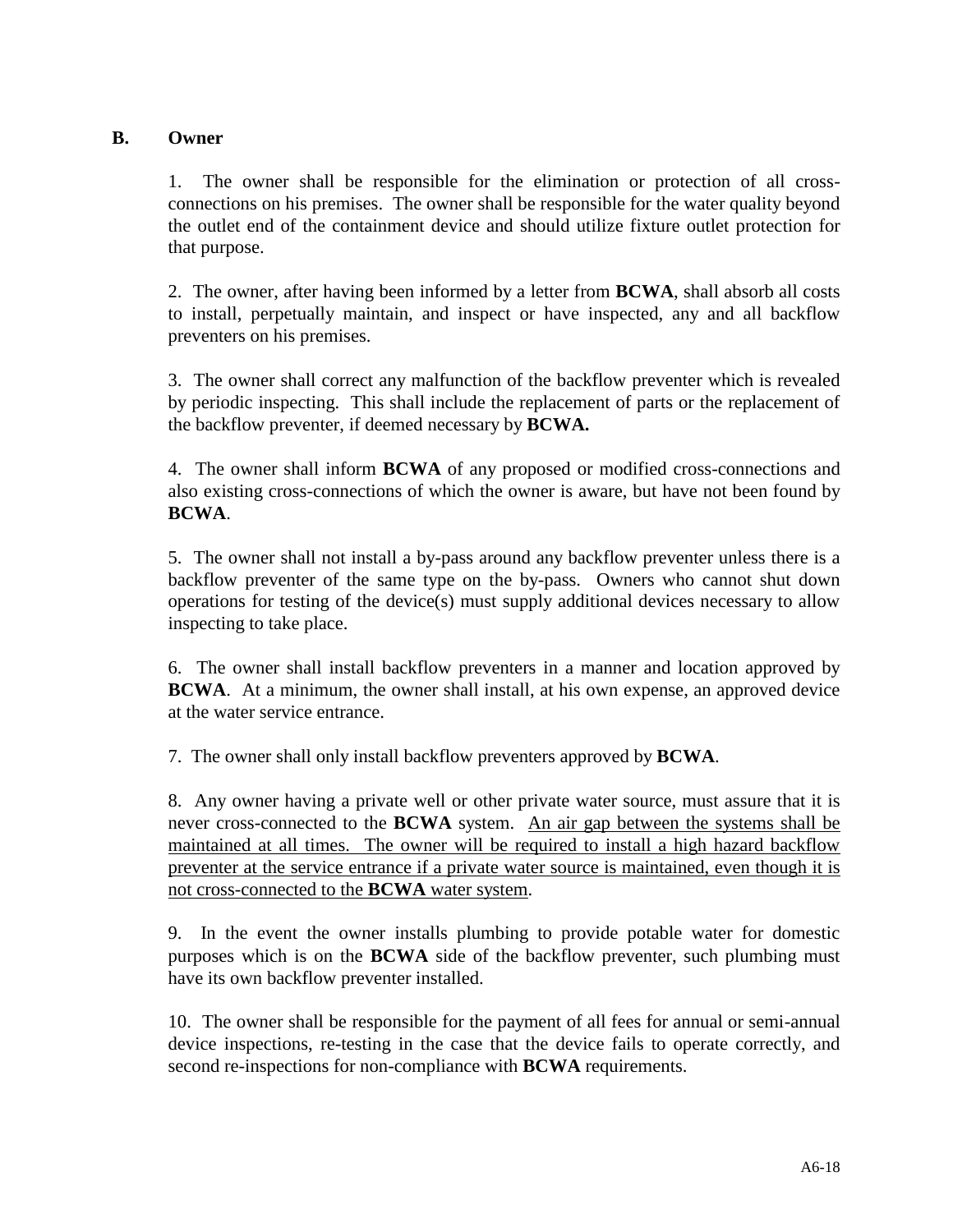11. The Owner of any auxiliary water supply shall register a description of the auxiliary water supply with **BCWA**.

12. All residential buildings will be required to install a residential dual check valve device immediately downstream of the water meter. If **BCWA** determines that the degree of hazard warrants a different device, the owner shall comply with this decision.

13. Commercial customers shall install a backflow prevention device commensurate with the degree of hazard, as determined by **BCWA** immediately downstream of the water meter. The customer shall also maintain and inspect the device as required by **BCWA**, and submit records of said inspections/test results as required.

14. The owner should be aware that installation of a backflow device results in a potential closed plumbing system within the residence. As such, provisions may have to be made by the owner to provide for thermal expansion within the closed loop system, i.e., the installation of thermal expansion devices and/or pressure relief valves.

## **7. Records and Templates**

- **A. BCWA** will initiate and maintain the following records:
	- **1.** Master list of all service connections relying upon backflow preventers to protect the public water system.
	- **2.** Inventory information on approved air gaps or backflow preventers to include description, installation date, history of inspections, tests, repairs, test results, and the name of the inspector/tester.
	- **3.** Copies of inspection results and summaries.
	- **4.** Program summary reports and backflow incident reports.

**B.** BCWA will prepare standardized survey forms, reports, and notifications to be used during implementation of this Program.

#### **8. Enforcement Policy**

The Executive Director shall be responsible for the protection of the public potable water distribution system from contamination or pollution due to the backflow or back-siphonage of contaminants or pollution through the water service connection. The Executive Director or designated agent shall give notice, in writing, to each customer to install an approved backflow prevention device at each service connection to his premises. The customer shall, within (45) days, install approved device or devices at his own expense; and failure, refusal, or inability on the part of the customer to install said device or devices within (45) days shall constitute a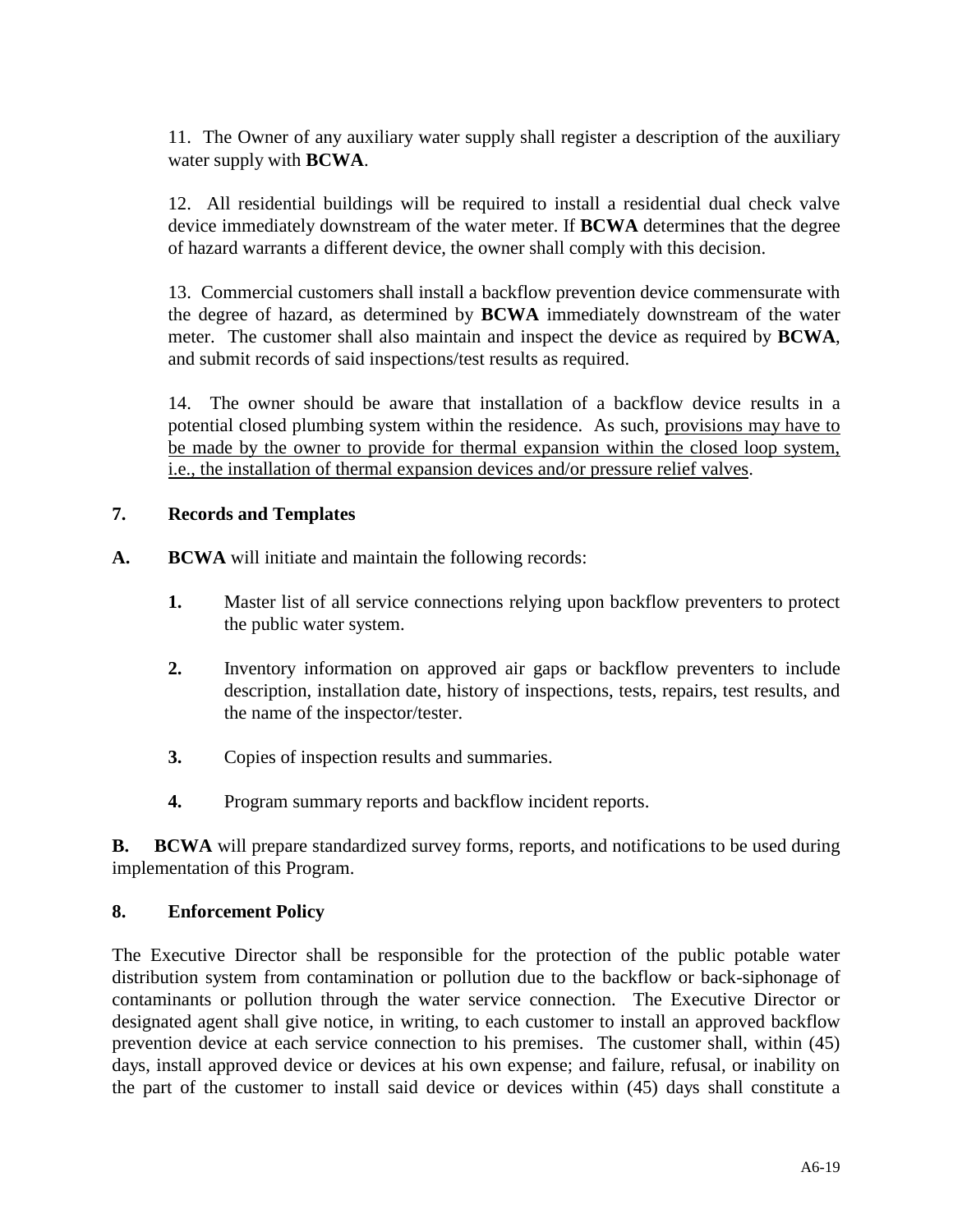ground for discontinuing water service to the premises until such device or devices have been properly installed. **Penalties may be added.**

## **9. Quality Assurance and Control**

All persons testing backflow devises in **BCWA** system shall possess a current certification from a recognized certification program acceptable to the **BCWA**. This certification must be available to **BCWA**, if requested.

All backflow preventers shall be approved by the Foundation for Cross-Connection Control and Hydraulic Research of the University of Southern California (FCCCHR-USC) and/or the American Society of Sanitary Engineers (ASSE).

## **10. Public Education**

**BCWA** will promote the elimination of existing cross-connections, actual or potential, between its customers' in-plant potable water system(s) and any non-potable source through public education.

All new and existing customers shall be informed of the dangers of cross connections to the safety of the public water supply system. This information shall include an explanation of backflow, typical residential (or commercial) cross-connections and the threats that may be introduced should a backflow condition occur. The importance of removal or protection of cross connections within the private water system shall be stressed.

The owner shall be informed that installation of a backflow device results in a potential closed plumbing system with the residence or commercial building. As such, provisions may have to be made by the owner to provide for thermal expansion within the closed loop system, i.e., the installation of thermal expansion devices and/or pressure relief valves.

## **11. Response**

**BCWA** will respond to all suspected cross-connection contamination issues in accordance with the Emergency Response Plan available in the BCWA Water System Supply Management Plan, November, 2004.

# **12. Existing in-use Backflow Devices**

Any existing backflow preventer shall be allowed by BCWA to continue in service unless the degree of hazard is such as to supercede the effectiveness of the present backflow preventer, or result in an unreasonable risk to the public health.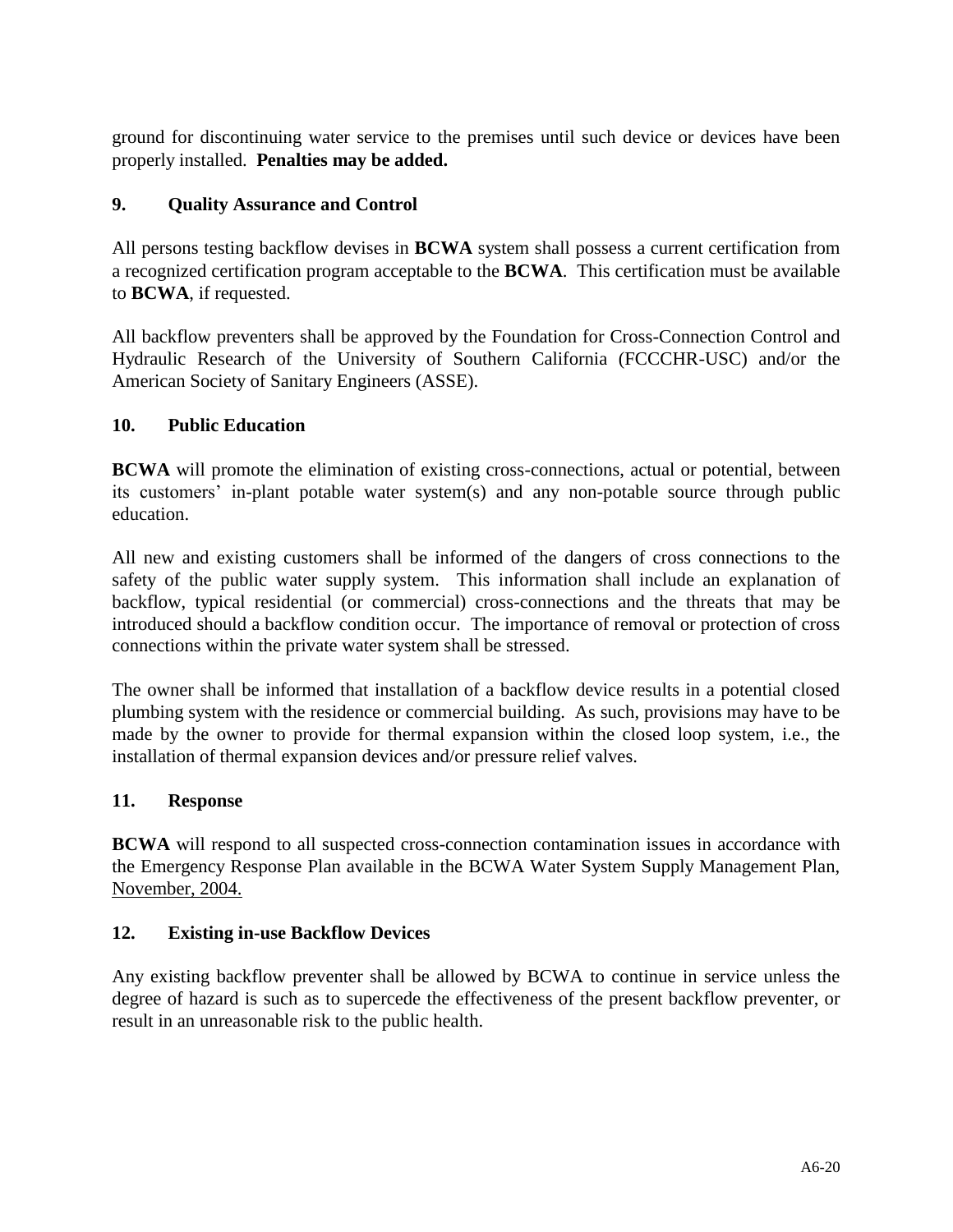## **13. Degree of Hazard**

BCWA recognizes the threat to the public water system arising from cross-connections. All threats will be classified by degree of hazard and will require the installation of approved backflow prevention devices for high and low hazards.

## **A. Low Degree of Hazard**

If backflow were to occur, the resulting effect on the water supply would be a change in its aesthetic qualities. The foreign substance must be non-toxic to humans. The following types of backflow prevention devices may be used for the containment of on-site contaminants for low hazard situations:

- **a.** Air gap (AG)
- **b.** Atmospheric vacuum breaker (AVB)
- **c.** Pressure vacuum breaker (PVB)
- **d.** Double check valve assembly (DCVA)
- **e.** Reduced pressure principal backflow preventer (RPZ)
- **f.** Combination of the above

### **B. High Degree of Hazard**

If backflow were to occur, the resulting effect on the water supply could cause illness or death if consumed by humans. The foreign substance may be toxic to humans rather from a chemical, bacteriological or radiological standpoint. The effects of the contaminants may result from short or long term exposure.

Only the following types of backflow prevention devices may be used for the containment of onsite contaminants for high hazard situations:

- **a.** Air gap (AG)
- **b.** Reduced pressure principal backflow preventer (RPZ)
- **c.** Combination of the above

#### **C. Degree of Hazard Schedule**

| High Degree of Hazard   | Low Degree of Hazard               |
|-------------------------|------------------------------------|
| Athletic Fields         | <b>Barber Shops</b>                |
| Campgrounds             | <b>Hot Tubs</b>                    |
| Car Washes              | <b>Government Office Buildings</b> |
| Hotel/Motel             | <b>Multiple Family</b>             |
| <b>Laundry Facility</b> | <b>Public Storage Facility</b>     |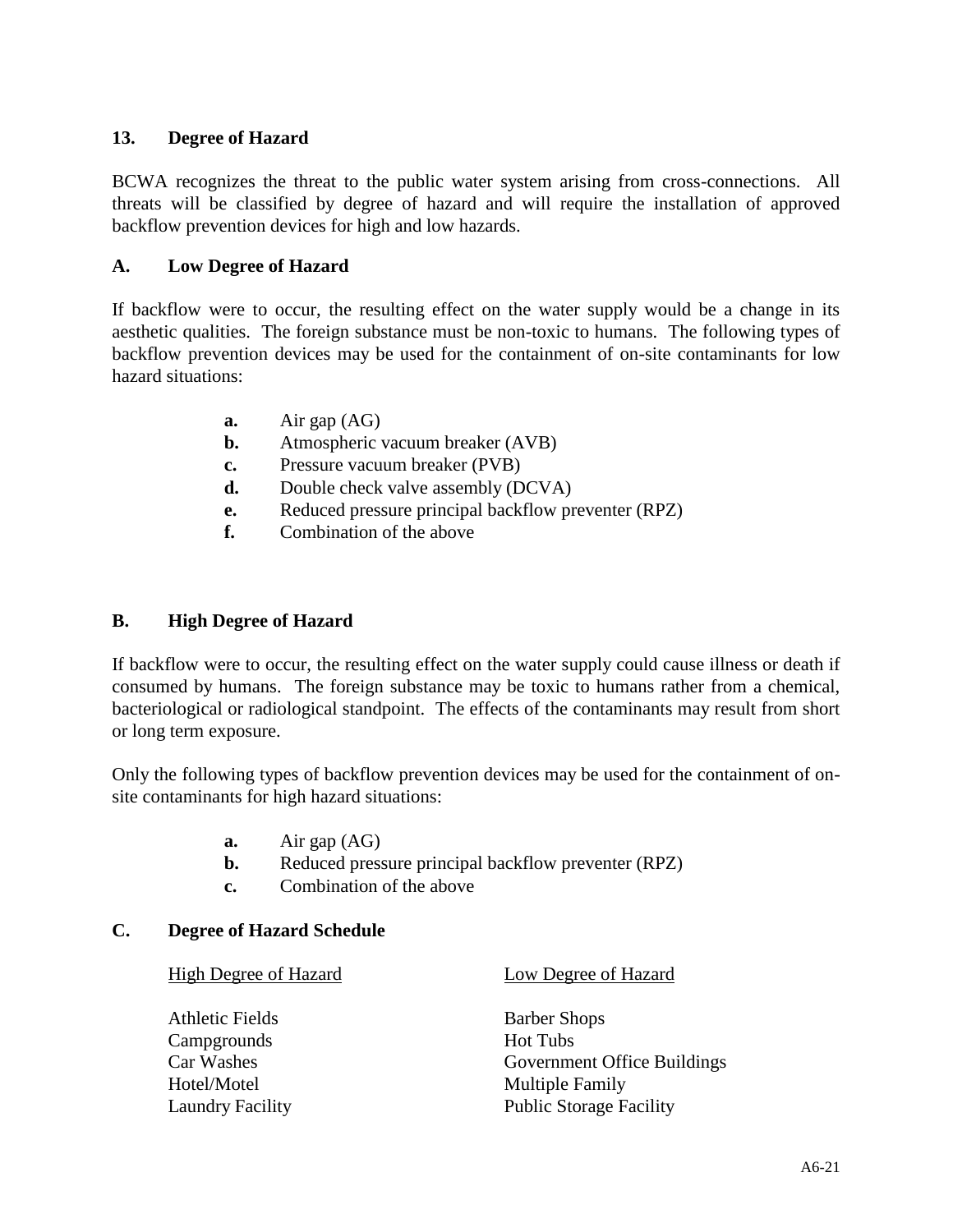Dry Cleaners Lawn Care Service **Mortuary** Pest Control Facility Photo Processing Facility Radiator Shop Restaurant/Bar Septic Tank Service Service Station Shopping Mall Super Market Vehicle Paint Shop Warehouse Facility Pet Salon Hospitals Dentists/Doctors Laboratory Nursing Homes Veterinarian/Kennel Food/Beverage Processing Landfill/Dump Painting/Plating Facility Sewage Treatment Facility Condominiums/Town homes Hair & Nail Salons/Pedi Spas Manufacturing Facility Irrigation System Waterfront/Boat Dock Private Well Pool - Above Ground/In Ground Fish Ponds Cistern

## **14. Periodic Testing**

**A.** All backflow prevention devices shall be inspected, and high hazard devices tested, at least annually.

**B.** Periodic inspections shall be performed by the property owner's certified inspector or his delegated representative.

**C.** Any backflow preventer which fails during a periodic test will be repaired or replaced. When repairs are necessary, upon completion of the repair the device will be tested a second time at the owner's expense to insure correct operation. High hazard situations will not be allowed to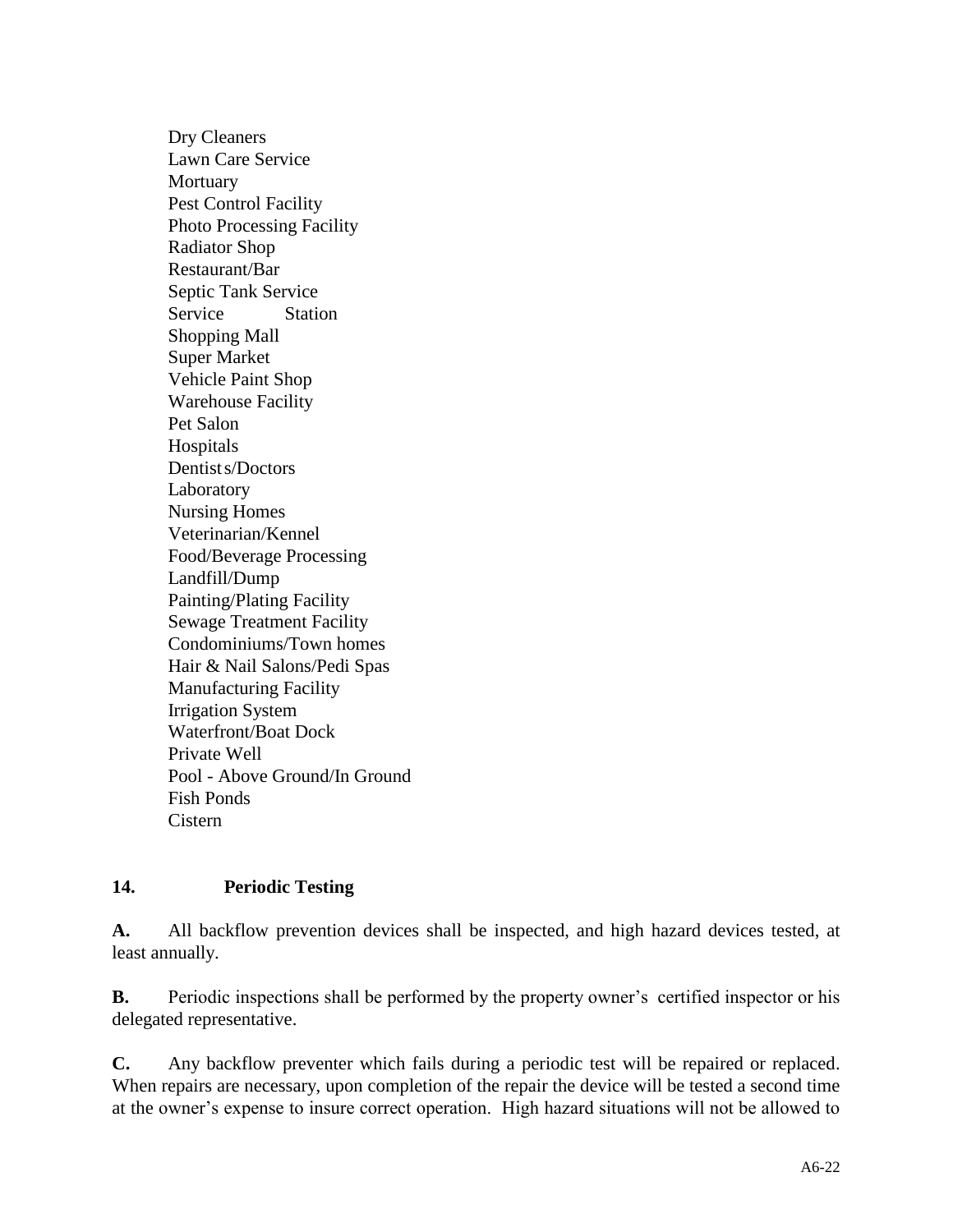continue unprotected. If the backflow preventer fails the test and cannot be repaired immediately, the service must be terminated. The owner is responsible for spare parts, repair tools, or a replacement device. Parallel installation of two (2) devices is an effective means of the owner insuring uninterrupted water service; and is strongly recommended when the owner desires such continuity.

**D.** These devices shall be repaired or replaced at the expense of the owner whenever said devices are found to be defective. Results shall be recorded on standard forms; and copies distributed to the owner and Executive Director within (5) days of the actual test.

**E.** Backflow prevention devices will be inspected more frequentl**y** if **BCWA** feels that due to the degree of hazard involved, additional inspections are warranted. Cost of the additional inspections will be borne by the owner.

# **15. Strainers**

**A.** BCWA strongly recommends that all new retrofit installations of reduced pressure principle devices and double check valve backflow preventers include the installation of strainers located immediately upstream of the device to prevent fouling of backflow devices due to unforeseen circumstances occurring to the water supply system such as water main repairs, water main breaks, fires, periodic cleaning and flushing of mains, etc. These occurrences may 'stir up' debris within the water main that will cause fouling of backflow devices installed without the benefit of strainers.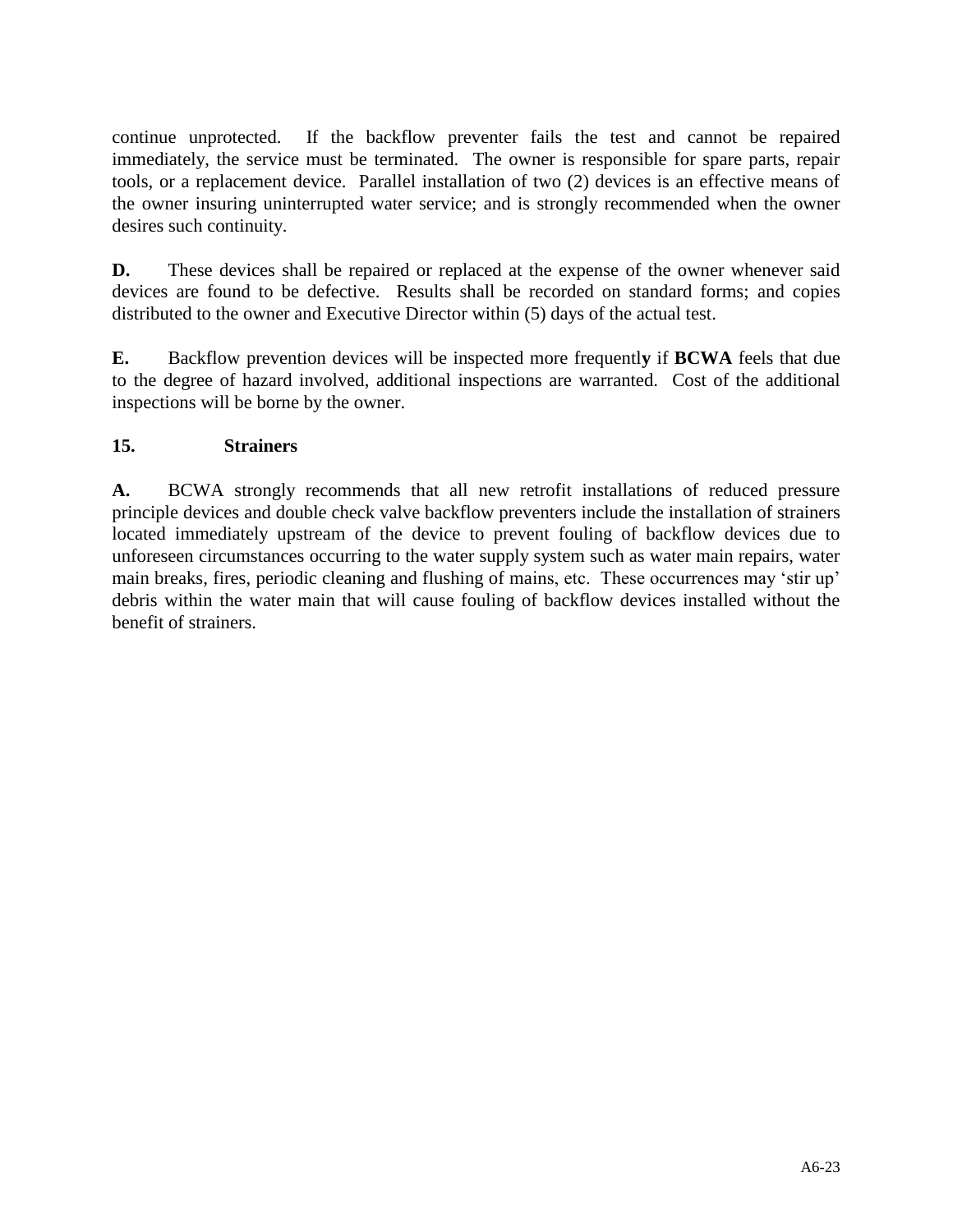## **Bristol County Water Authority Schedule A - General Metered Service**

#### **Applicability:**

General metered service in entire territory serviced by Authority.

### **Character of Service:**

All year metered service.

## **Commodity Charge:**

A charge will be made for all water used as registered by the meter, as set forth below:

|               | Cubic Feet Per |         | Rate Per       |  |
|---------------|----------------|---------|----------------|--|
|               | Month          | Quarter | 100 Cubic Feet |  |
| For the first | 500            | 1,500   | \$2.984        |  |
| For the next  | 1,000          | 3,000   | \$8.432        |  |
| For the next  | 8,500          | 25,500  | \$6.422        |  |
| For the next  | 20,000         | 60,000  | \$2.984        |  |
| All over      | 30,000         | 90,000  | \$3.865        |  |

## **Service Charge:**

In addition, all metered general water service Customers shall pay a service charge based on the size of the meter installed. Customers with multiple meters shall be charged for each meter at the indicated rate.

| Size of Meter          |           | Service Charge |  |  |
|------------------------|-----------|----------------|--|--|
|                        | Per Month | Per Quarter    |  |  |
| 5/8"                   | \$22.88   | \$68.63        |  |  |
| 3/4"                   | 34.35     | 103.05         |  |  |
| 1"                     | 57.25     | 171.76         |  |  |
| 11/2"                  | 114.47    | 343.43         |  |  |
| 2"                     | 183.15    | 549.43         |  |  |
| 3"                     | 343.43    | 1,030.36       |  |  |
| 4"                     | 572.37    | 1,717.11       |  |  |
| 6"                     | 1,144.79  | 3,434.30       |  |  |
| 8"                     | 1,831.63  | 5,494.84       |  |  |
| 10"                    | 2,632.98  | 7,898.84       |  |  |
| 65 Years or older 5/8" | 17.53     | 52.57          |  |  |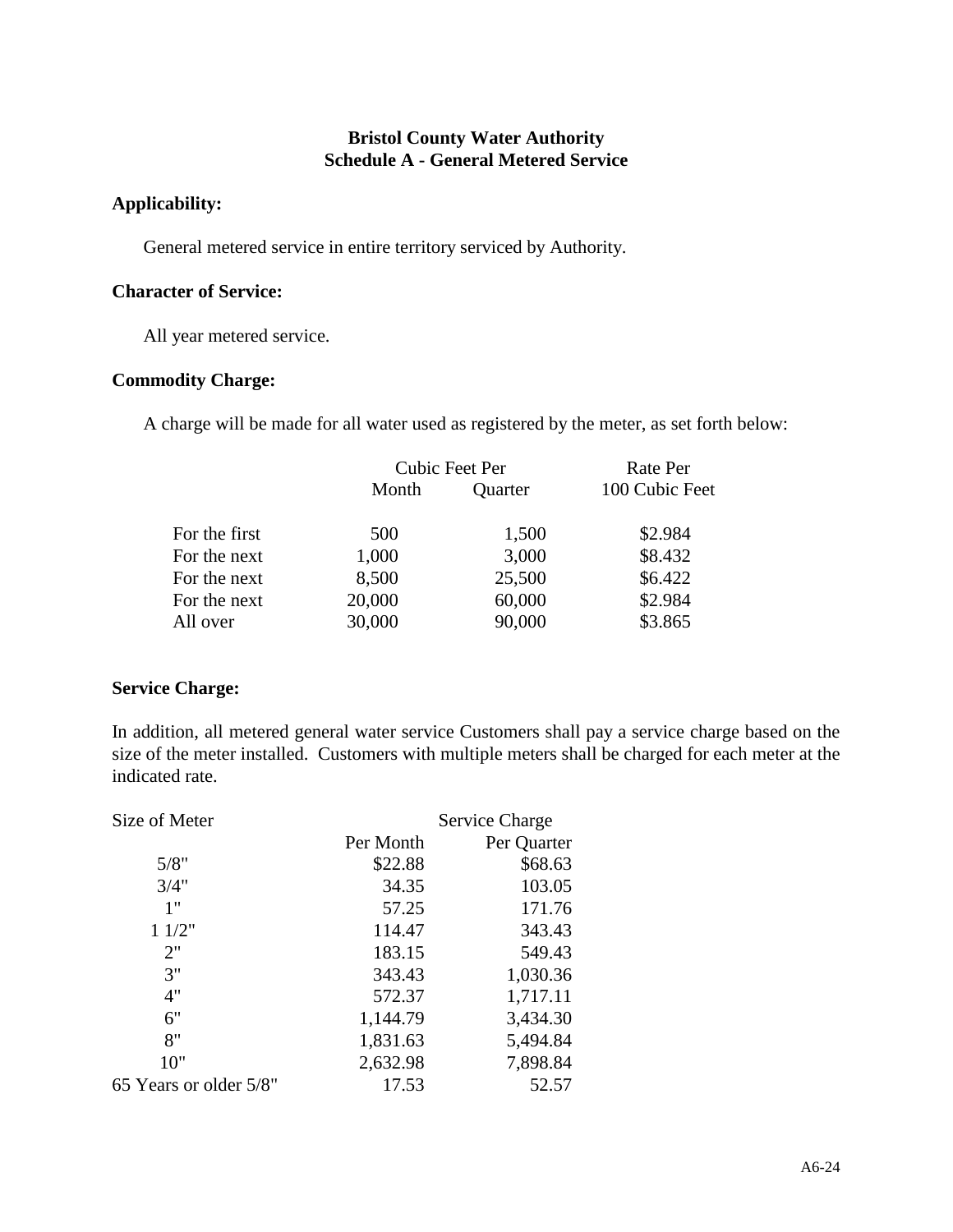## **Terms of Payment**

Bills for metered general water service furnished under this schedule are to be rendered in arrears, either quarterly or monthly at the option of the Customer, and are due and payable when rendered.

**Effective:** On service rendered on or after March 1, 2013.

Bristol County Water Authority 49 Bradford Street Bristol, Rhode Island 02809-0569

Effective 8/8/05, New Address Bristol County Water Authority 450 Child Street P O Box 447 Warren, RI 02885-0447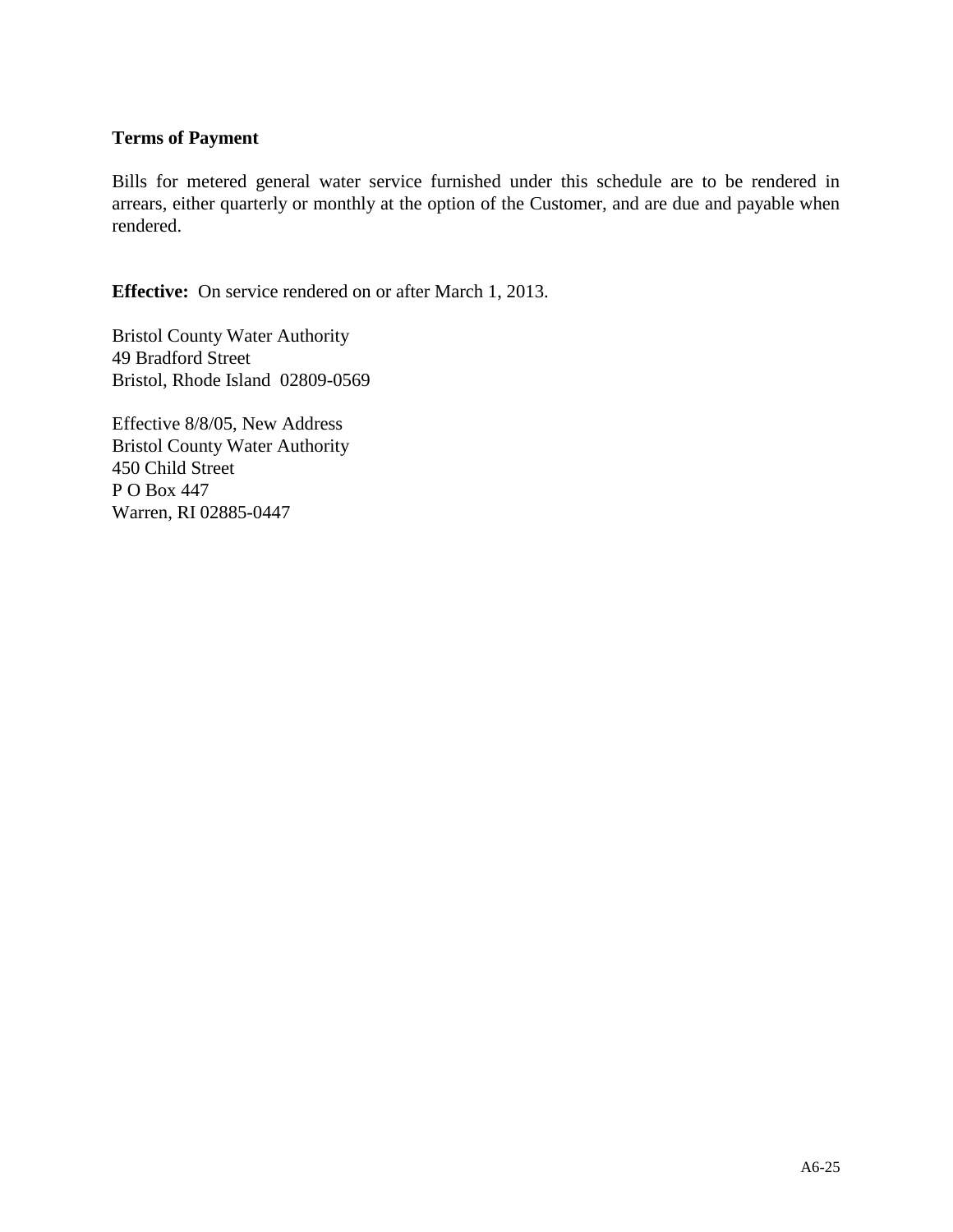## **Bristol County Water Authority Schedule B - Private Fire Protection**

## **Applicability:**

Applicable throughout the entire territory served by the Authority for service to private protection facilities.

#### **Rates:**

For each service connection to the Water Authority's mains used wholly or in part to supply private fire protection appliances owned and maintained by the Customer, the following charges shall apply:

| For each 4-inch connection and smaller | \$444.04 Per Annum   |
|----------------------------------------|----------------------|
| For each 6-inch connection             | \$998.99 Per Annum   |
| For each 8-inch connection             | \$1,776.30 Per Annum |
| For each 10-inch connection            | \$2,775.59 Per Annum |

No additional charge will be made for private fire protection appliances, including but not limited to fire hydrants owned and maintained by the Customer. If water is used for any other purpose, the General Metered Schedule of Rates shall apply. The Authority shall require the installation of a separate service pipe and meter for all fire services.

#### **Terms of Payment:**

All bills for private fire protection service furnished under this schedule are to be rendered quarterly in arrears and are due and payable in full when rendered.

Bristol County Water Authority 49 Bradford Street Bristol, RI 02809-0569

Effective 8/8/05, New Address Bristol County Water Authority 450 Child Street P O Box 447 Warren, RI 02885-0447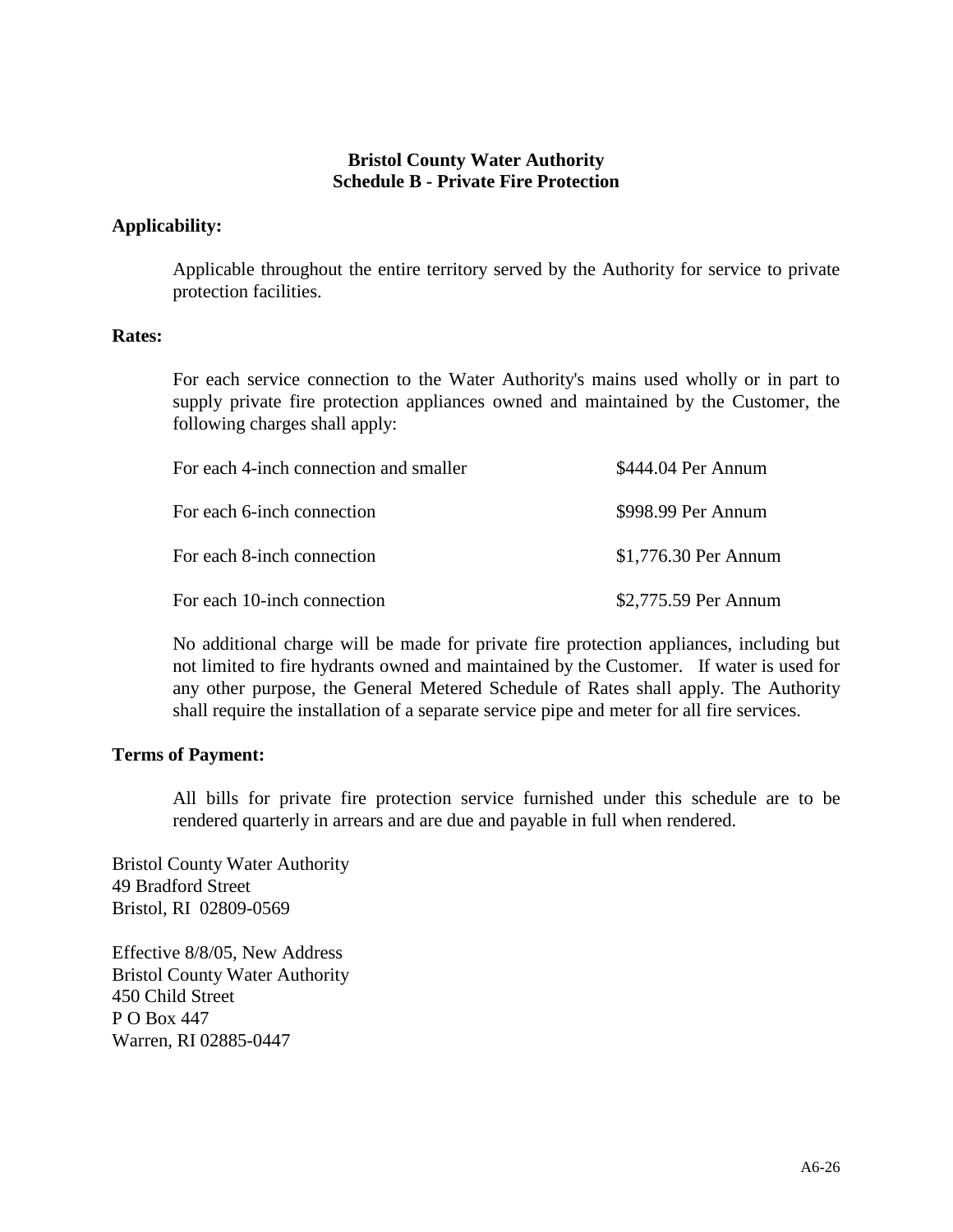## **Bristol County Water Authority Schedule C - Municipal Fire Protection**

### **Applicability:**

Applicable throughout the entire territory served by the Authority for service to public fire hydrants as requested by the towns of Barrington, Bristol and Warren.

## **Hydrant Rental Charge:**

For each hydrant connection \$400 Per Annum

Fire service connections for municipal sprinkler systems are charged under Schedule B.

#### **Terms of Payment**

All bills for municipal fire protection service furnished under this schedule are to be rendered quarterly in arrears and are due and payable in full when rendered.

**Effective:** On service rendered on or after March 1, 1992

#### **Special Provisions**

Service taken under this schedule is to be used exclusively for the extinguishing of fires.

Bristol County Water Authority 49 Bradford Street Bristol, Rhode Island 02809-0569

Effective 8/8/05, New Address Bristol County Water Authority 450 Child Street P O Box 447 Warren, RI 02885-0447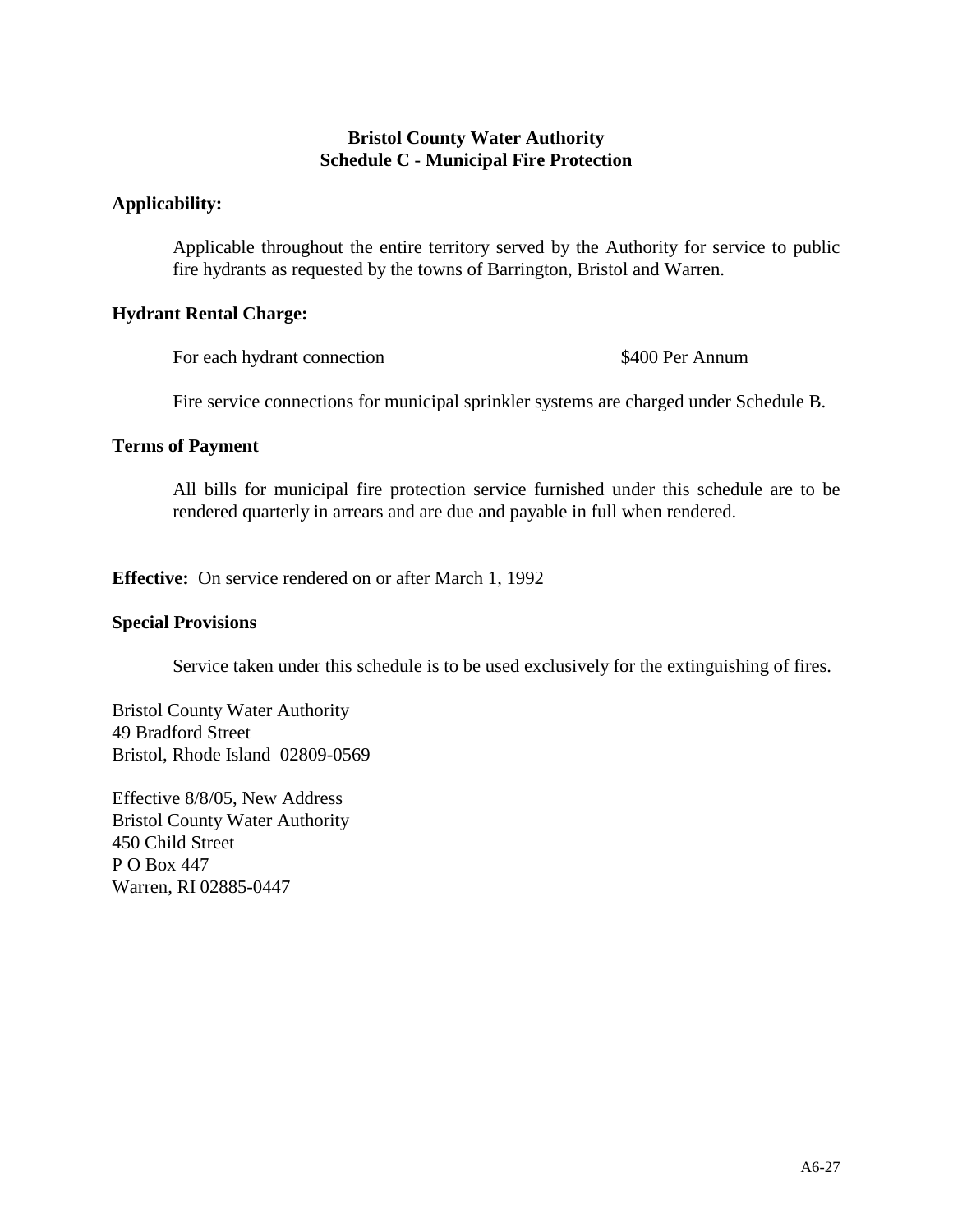### **Bristol County Water Authority Schedule D: Miscellaneous Fees**

| 1. Service Installation Fee                 | $3,5,7,10$ Barrington,               |  |
|---------------------------------------------|--------------------------------------|--|
|                                             | 5, 7, 10 Bristol & $4,5,7,10$ Warren |  |
| 3/4" Service Installation in Unpaved Street | \$1,300.00                           |  |
| 3/4" Service Installation in Paved Street   | \$2,500.00                           |  |
| 1" Service Installation in Unpaved Street   | \$1,600.00                           |  |
| 1" Service Installation in Paved Street     | \$3,000.00                           |  |
| Service Installation over 1"                | <b>Actual Cost</b>                   |  |

When six (6) or more services are requested on the same main extension, a deposit equal to the estimated cost will be required. Upon completion of the project and full accounting, an adjustment to actual cost will be made, in lieu of the above schedule.

When a <sup>3</sup>/<sup>2</sup> or 1" water service installation requires either cement-base restoration or curb-to-curb paving a deposit equal to the estimated cost will be required.<sup>10</sup>

| <b>Actual Cost</b><br>2. Main Extension Deposit                                                                                                                                                                   |                                                                                                         |  |  |
|-------------------------------------------------------------------------------------------------------------------------------------------------------------------------------------------------------------------|---------------------------------------------------------------------------------------------------------|--|--|
| 3. Service Installation Fee for Temporary<br>or Construction Purposes                                                                                                                                             | Actual Cost of installing<br>and<br>maintaining service and cost of<br>eliminating service if required. |  |  |
| 4. Meter Test Fee                                                                                                                                                                                                 |                                                                                                         |  |  |
| For special tests of meters made upon<br>request of the Customer - One test per<br>year<br>Second & subsequent tests                                                                                              | No charge<br>$$50.00^6$                                                                                 |  |  |
| 5. Service Turn-on/Turn-off Charge                                                                                                                                                                                |                                                                                                         |  |  |
| To partly cover the expense of<br>turning on the water once it has<br>been disconnected because of<br>violation of the rules and reg-<br>ulations, on account of nonpayment<br>of any bill or a customer request. | $$30.00^8$                                                                                              |  |  |
| 6. Shut-off for Non-Payment                                                                                                                                                                                       | $$60.00^8$                                                                                              |  |  |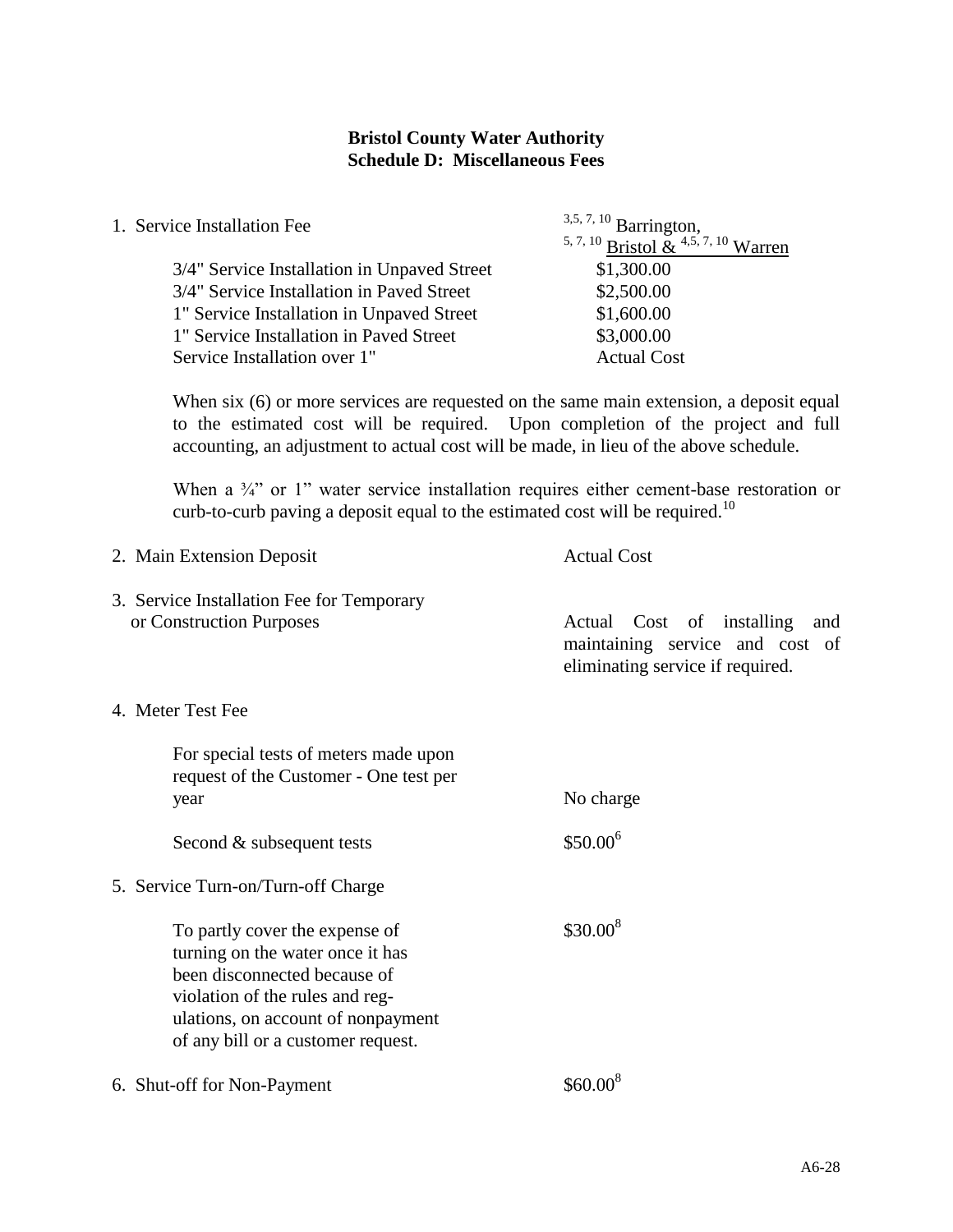- <sup>4</sup> Amended on July 1, 1996, Effective Date July 1, 1996
- Amended March 1, 2001, Effective Date March 1, 2001
- Amended December 10, 2003, Effective Date January 1, 2004
- Amended April 5, 2006, Effective April 5, 2006
- Amended June 10, 2009, Effective June 11, 2009
- Amended February 8, 2012, Effective February 8, 2012

\_\_\_\_\_\_\_\_\_\_\_\_\_\_\_\_\_\_\_\_\_\_\_\_\_\_\_\_\_\_\_\_\_\_\_\_\_\_\_\_\_\_\_\_\_\_\_\_ Amended on April 29, 1993, Effective Date May 1, 1993